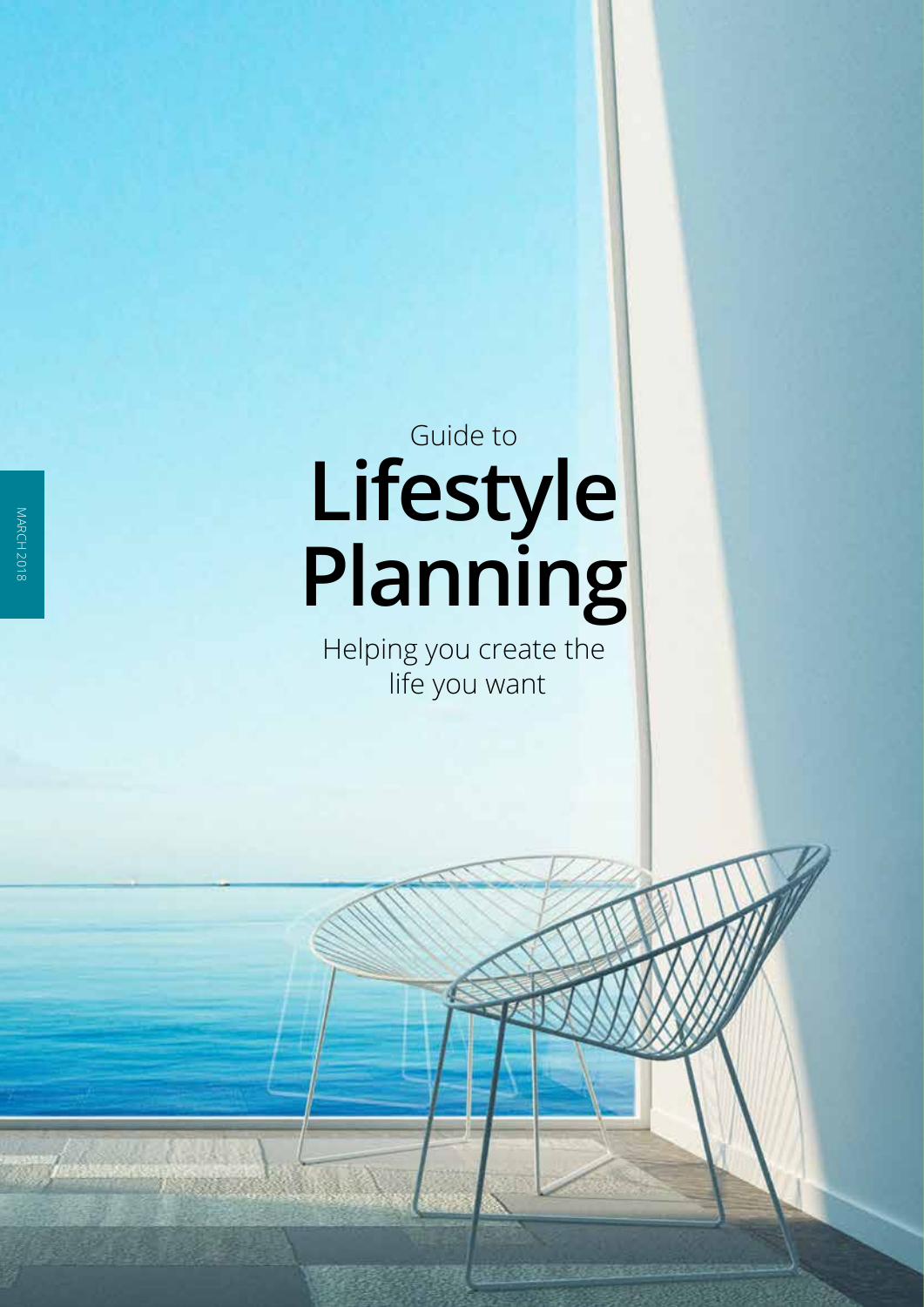

## Guide to **Lifestyle Planning**

Helping you create the life you want

Welcome to our Guide to Lifestyle Planning. Making provision for a secure future, be it for yourself, your family or your business, is one of the most important steps you will ever take. Changes in your circumstances or the effects of inflation will require you to regularly review and act upon your financial situation.

Whatever your goals are along life's journey, we'll help you keep them within sight. You may want to protect your wealth, grow it, or spend it in your lifetime. We'll explore every aspect of your financial world, taking everything into account to create a financial plan that works for you.

In our guide, we look at why it's important to understand your ambitions, your concerns and your investment attitude to create a joined-up approach that works as your priorities change and you go through different life events.

Creating a lifestyle planning approach should bring order and coordination to all areas of your finances, so you can achieve your lifestyle goals without fear of running out of money.

#### **SUPPORTING YOUR LIFESTYLE GOALS**

In our guide, we'll help you identify where you are today and where you want to be, and what process to follow to create a plan that helps you achieve what matters most in your life. To find out more or to discuss how a comprehensive financial plan can support your lifestyle goals, please contact us – we look forward to hearing from you.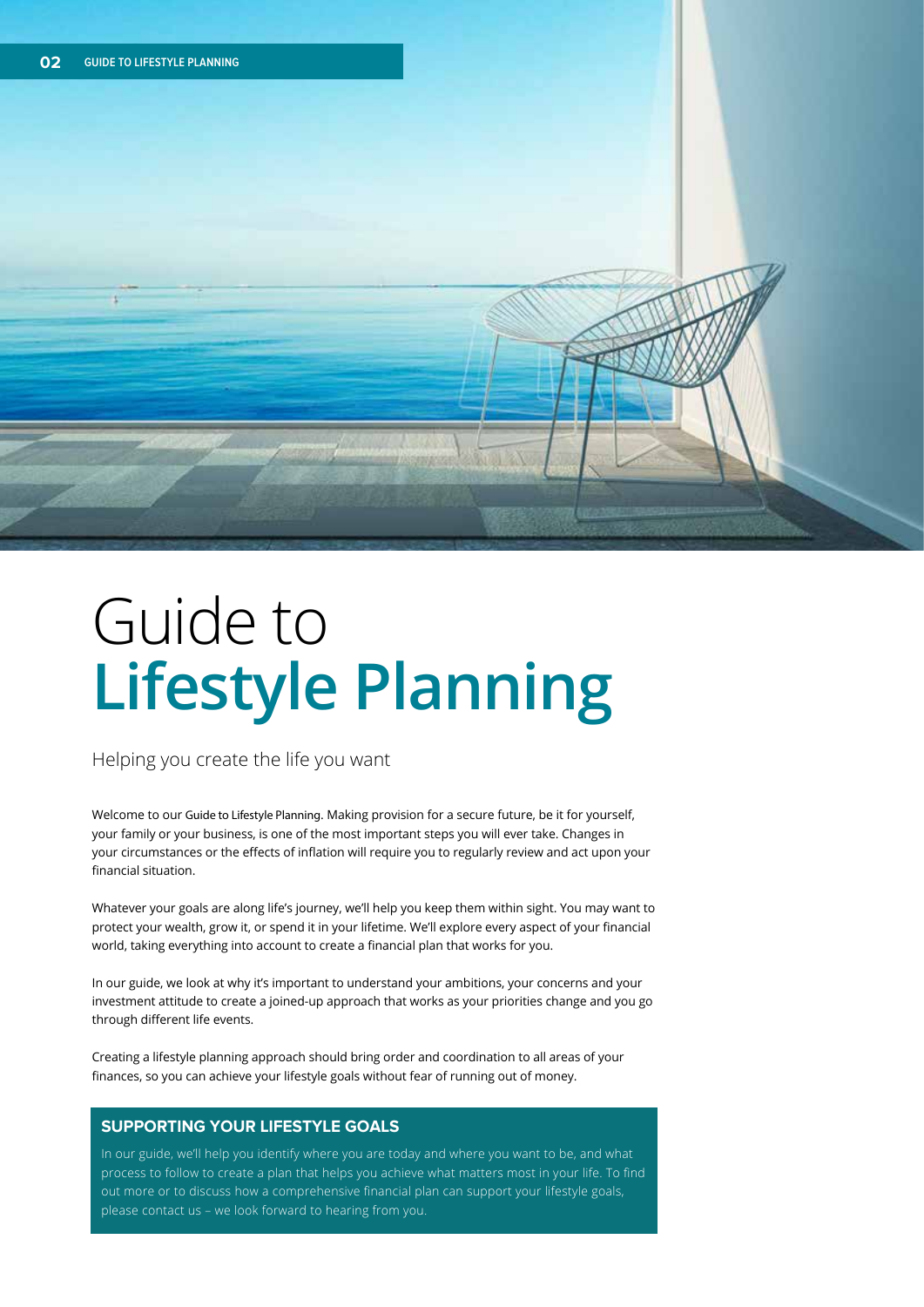## Contents

| 02 | <b>WELCOME</b><br>Helping you create the life you want                                                                         |
|----|--------------------------------------------------------------------------------------------------------------------------------|
| 04 | <b>CREATING A FINANCIAL ROADMAP</b><br>Planning for success can be complicated in today's world                                |
| 05 | UNWRITTEN GOALS ARE JUST WISHES<br>Making wise financial decisions and rewarding for<br>your efforts                           |
| 06 | <b>FINANCIAL DECISIONS</b><br>Realistic expectations of what your financial resources<br>can achieve                           |
| 07 | <b>ESTABLISHING YOUR FINANCIAL GOALS</b><br>Gathering information and developing your strategy                                 |
| 08 | <b>REVIEWING YOUR NEEDS AND GOALS</b><br>Take the time to think about what you really want from<br>your investments            |
| 10 | <b>INVESTMENT OBJECTIVES</b><br>- A LIFELONG PROCESS<br>Protecting your wealth from market ups and downs                       |
| 12 | <b>UNDERSTANDING INVESTMENT RISK</b><br>Making informed decisions to improve your chances of<br>achieving your financial goals |
| 13 | <b>MAINTAINING A DIVERSIFIED PORTFOLIO</b>                                                                                     |

Spreading risk between different kinds of investments

| 14 | <b>INVESTING IN A FUND</b><br>Making investment decisions on behalf of the investor                                       |
|----|---------------------------------------------------------------------------------------------------------------------------|
| 15 | <b>POOLED INVESTMENT FUNDS</b><br>Diverse range of funds that invest in different<br>things with different strategies     |
| 16 | <b>WITH-PROFITS FUNDS</b><br>Stock market return linked but with fewer ups<br>and downs than investing directly in shares |
| 17 | <b>INVESTMENT TRUSTS</b><br>Public company aiming to make money by<br>investing in other companies                        |
| 18 | <b>STOCKS &amp; SHARES ISAS</b><br>Investing in a wide range of different<br>tax-efficient investments                    |
| 19 | <b>LIFETIME ISA</b><br>Helping you save for a first home or for your<br>retirement at the same time                       |
| 20 | <b>INVESTMENT BONDS</b><br>Life insurance policies where you invest a lump<br>sum in a variety of available funds         |
| 21 | <b>DIFFERENT INVESTMENTS OPTIONS</b><br>Assessing which approach is best for your needs                                   |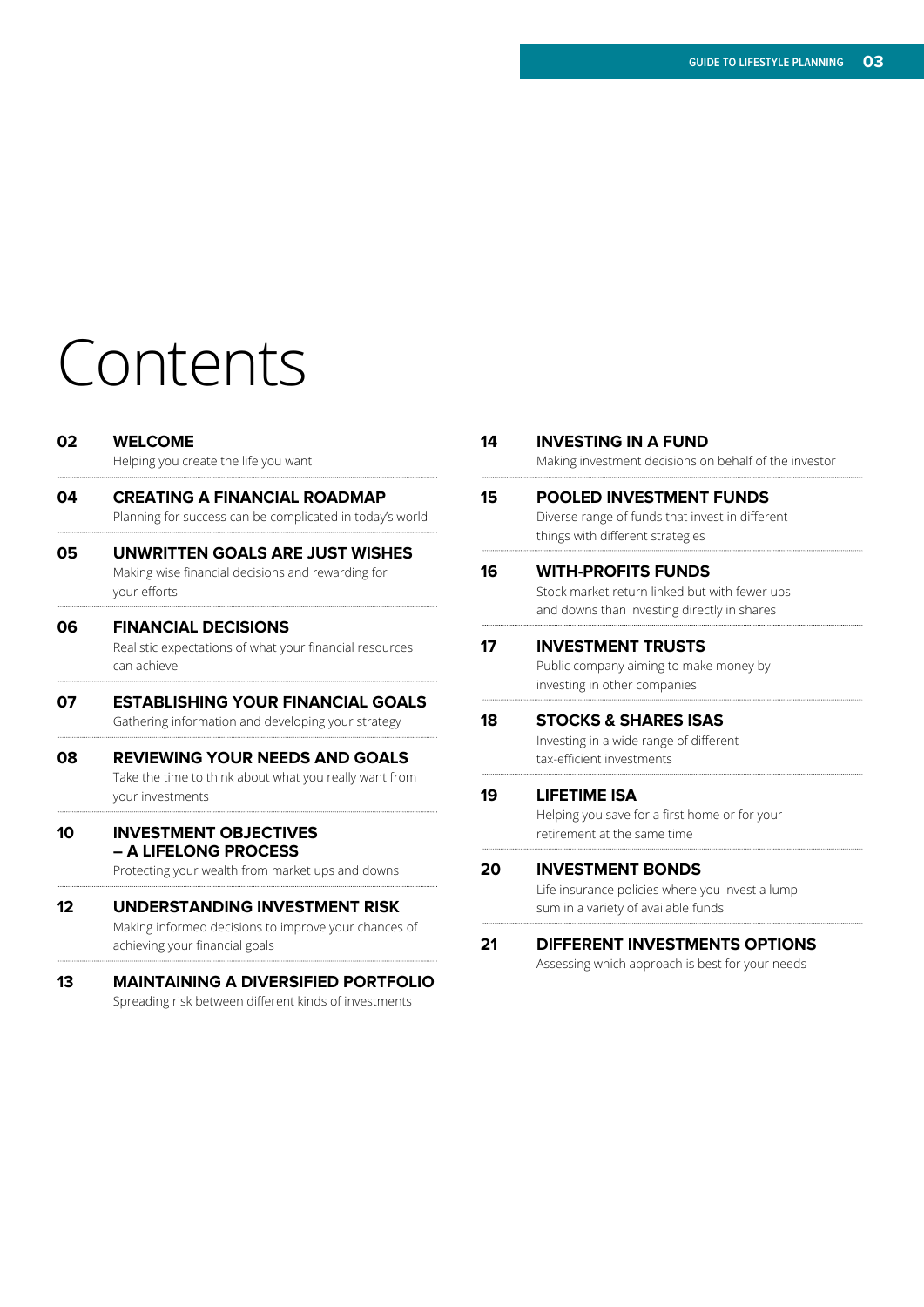

Planning for success can be complicated in today's world

No two people have identical financial circumstances, which is why it's essential you have a custom financial planning solution that meets your individual needs and goals. Planning for financial success can be complicated in today's world. A broad knowledge of everything from complex retirement and investment products to risk management strategies and tax laws is required.

Your financial roadmap should provide you with clarity about your future. It should detail every aspect of your vision – your hopes, fears and goals. It should also describe exactly how your future will look and help you to know exactly where you are headed and when you are likely to arrive.

#### **Take some time and ask yourself these questions:**

- Can I sleep comfortably knowing I'll have enough money for my future?
- Do I have the security of knowing where I'm heading financially?
- $\blacksquare$  Am I going to be able to maintain my current lifestyle once I stop working?
- Do I feel empowered financially to live the life I want today and tomorrow?
- $\blacksquare$  Have I made sufficient financial plans to live the life I want and not run out of money?
- Do I have a complete understanding of my financial position?
- What is 'my number' to make my current and future lifestyle secure?

#### **UNDERSTANDING 'YOUR NUMBER'**

Part of this process is to understand 'your number' – in other words, the amount of money you'll ultimately need to ensure complete peace of mind in knowing your future lifestyle is secure and making sure you don't run out of money before you run out of life.

By getting to know you and what you want to achieve, we'll be able to provide you with a detailed action plan that is focused on you. Using a holistic financial planning process, we can get a clear view of your current lifestyle and the life you want to live.

Initially, you need to create a financial roadmap which enables you to make the right financial choices and get the balance right between current responsibilities and future aspirations. All of this should be designed in a way so that you can achieve your desired lifestyle goals and objectives reliably over time.  $\blacksquare$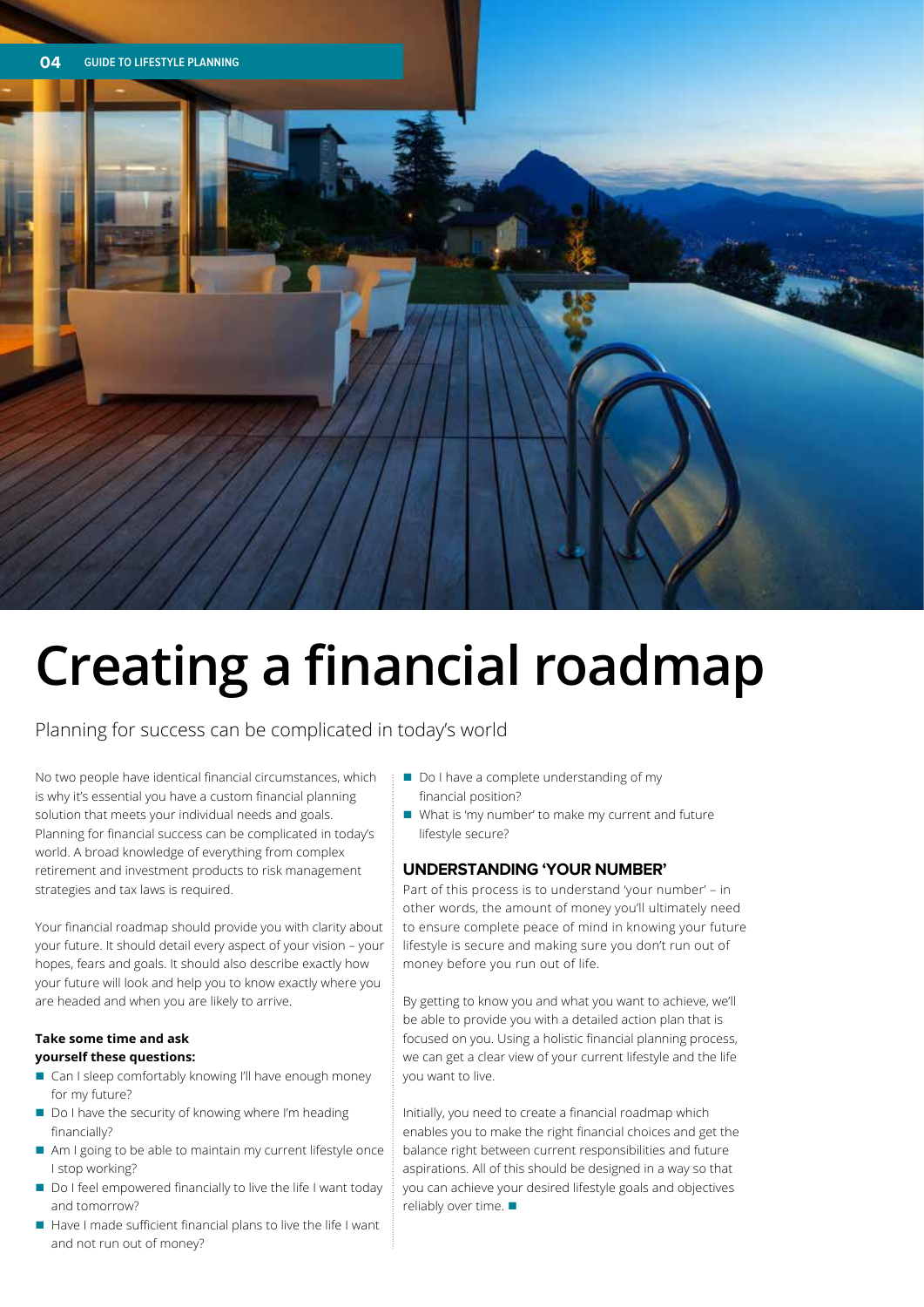### **Unwritten goals are just wishes**

Making wise financial decisions and rewarding for your efforts

If you do not know where you are going, how will you know when you get there? This is very true about financial goals. You need to set financial goals to help you make wise financial decisions, and also as a reward for your efforts. Goals should be clear, concise, detailed and written down. Unwritten goals are just wishes.

In order to achieve all your goals, you will need a plan. Starting from assets you already have available, you will need to determine how much more you need to accumulate and when you will need it. Don't neglect to consider that the price of your goal items might actually increase as well. Depending upon how you invest your savings over time, you might receive interest, dividends or capital gains to help you along – you should consider this as well.

#### **SPECIFIC**

Your financial and personal goals need to be as specific as possible, because otherwise they won't give you enough direction to follow through. Look at your goals like a lamp lighting the way – the brighter the light, the clearer the road ahead. If you don't have clearly defined goals, you procrastinate. Think about your life and what you want to achieve, and what action you need to take to achieve the outcomes you want.

#### **MEASURABLE**

Give yourself realistic deadlines. Adding specific dates, amounts, etc. makes your progress quantifiable to complete your goal and visualise a finish line.

#### **ATTAINABLE**

Be honest with yourself and set realistic goals. Decide what you want to accomplish. So, start with the goals that are highest on your priority list. It's easy to be overwhelmed by everything that needs to be done, so start simple.

#### **RELEVANT**

Align your goals with the direction you want your life to take. Balancing the alignment between

long term and short term will give you the focus you'll need.

#### **TIME-BOUND**

Having a finish line will mean you'll get to celebrate when you accomplish your goal. Having set deadlines gives you a sense of urgency that is lacking when goals are open-ended.

#### **MAKING ADDITIONAL INVESTMENTS**

Do you have the means to make additional investments necessary to accumulate the required assets to achieve your goals? Don't neglect to consider the effects of taxes on your savings and investments. After considering the foregoing, you might determine that you can achieve some goals in less time. Or you might find that it could take longer. The time horizon is important to setting realistic goals.  $\blacksquare$ 

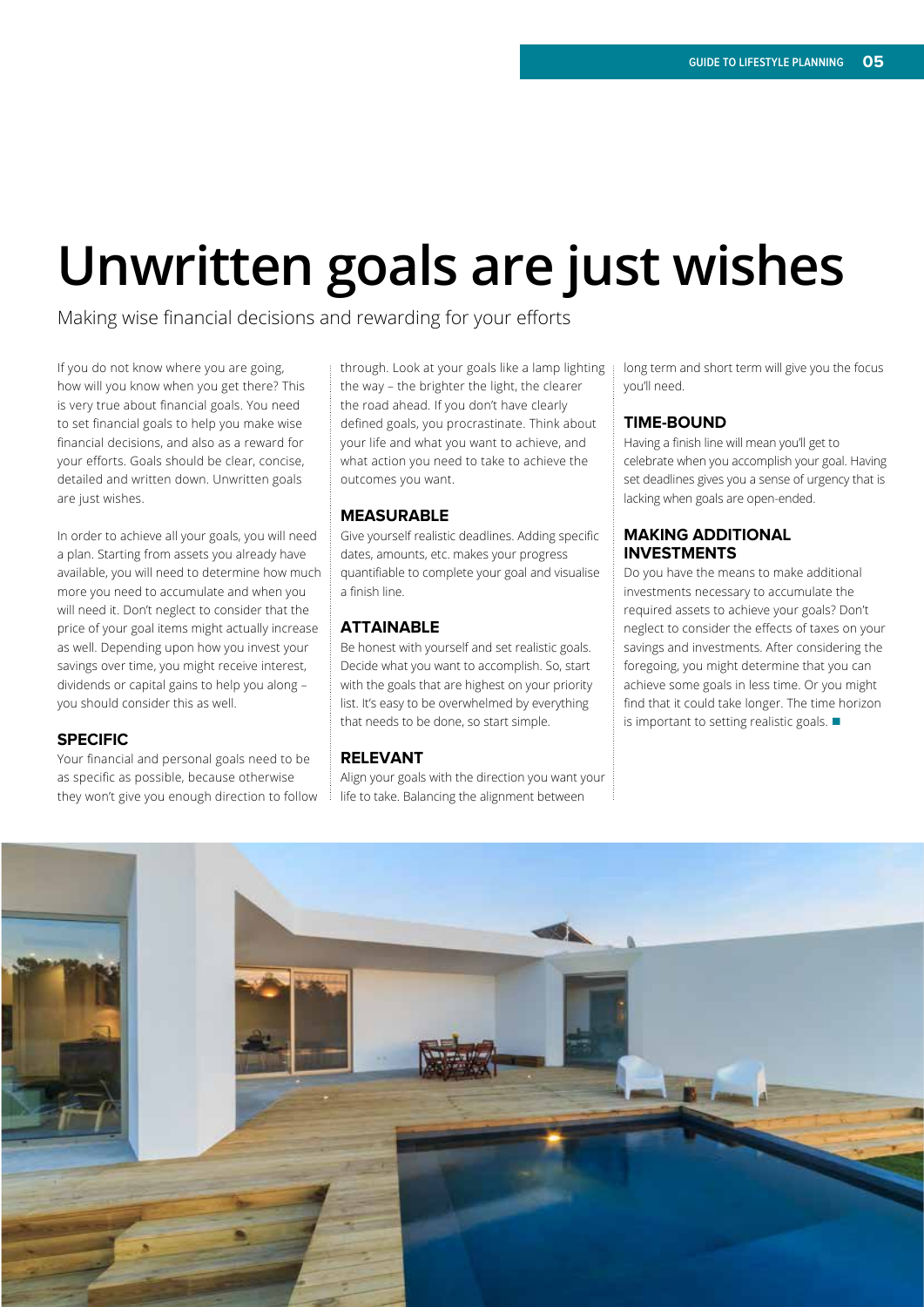

## **Financial decisions**

Realistic expectations of what your financial resources can achieve

It's important to have realistic expectations of what your financial resources can achieve, to give you peace of mind that you can achieve what you want, when you want, without putting your future plans at risk. Key to this is understanding how each financial decision can affect other areas of your financial plans.

You also need to visualise that if there are any future bumps in the road on your journey, you've considered different 'what if' scenarios and have taken the right approach to protecting yourself and your family against the consequences.

Regular reviews of your personal plans and financial circumstances will also help you to adapt to your life changes and make you feel more financially secure and independent.  $\blacksquare$ 

#### **LIFESTYLE**

Your financial plan should start with you – your hopes, fears, goals and vision for the future, incorporating both your current lifestyle and your desired lifestyle.

#### **RETURN**

Once you have a better understanding of your goals and what you want to achieve, together we can determine the required investment return in order to achieve your lifestyle goals.

#### **ASSET ALLOCATION**

Your required investment return will determine the asset allocation of your investment strategy, taking the associated investment risks into account.

#### **RISK**

It's important to look at risk holistically in the context of what you are trying to achieve, including how realistic your lifestyle goals are based on your financial circumstances and what it is that you are trying to achieve. We'll spend time understanding your risk profile in detail – this is not limited to investment risk, but also includes inflation risk and behavioural risk.

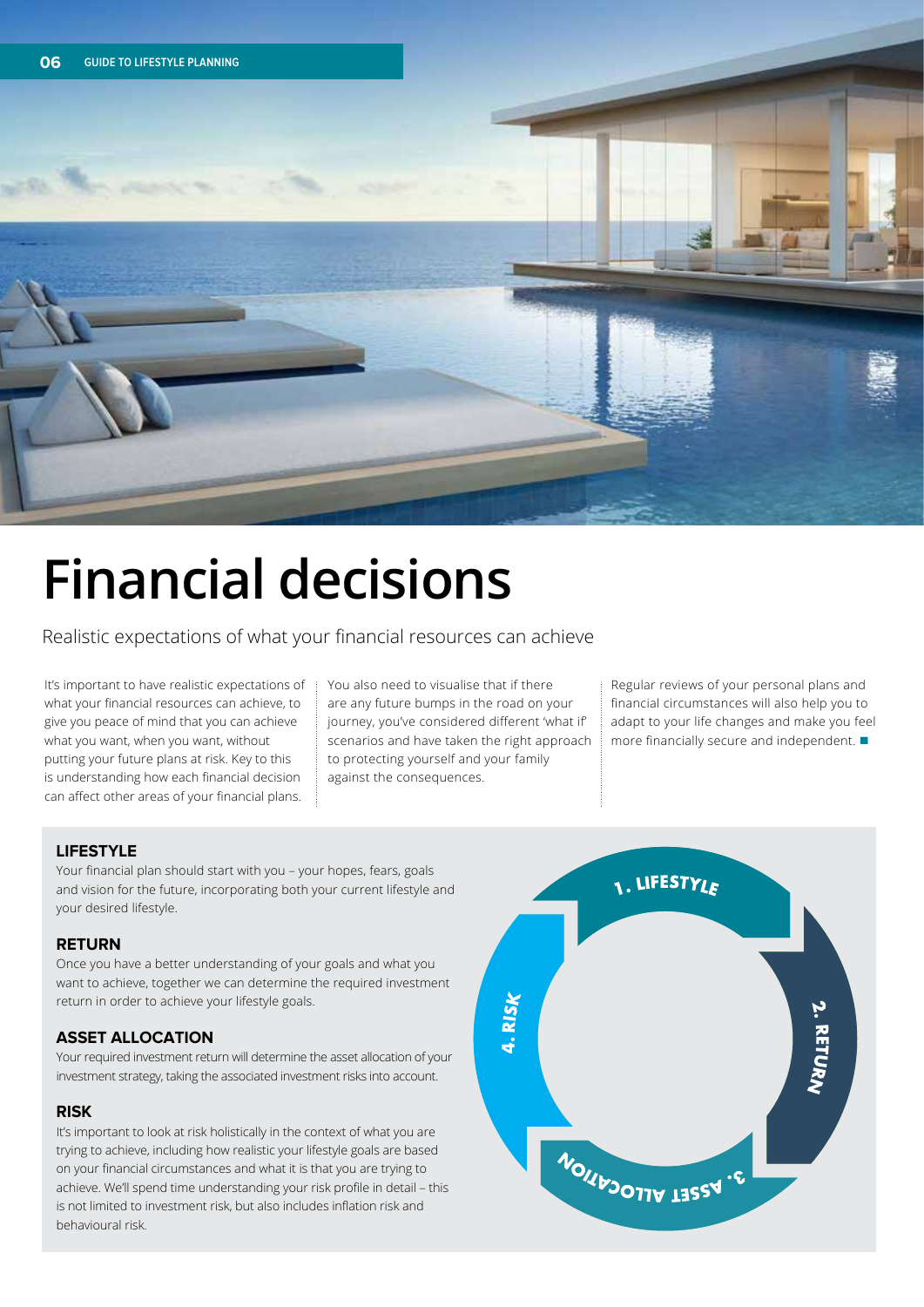## **Establishing your financial goals**

#### Gathering information and developing your strategy

Evaluating your goals in greater depth is essential if you want to get a picture of your responsibilities and aspirations.

With a full understanding of your circumstances and priorities, we'll provide you with advice that is custom-tailored to suit your specific lifestyle goals, and together you can develop a strategy based on your personal circumstances.

#### **CASH FLOW MODELING**

In order to develop your financial plan, you need clarity over your goals, your objectives and your motivations. An integral part of the lifestyle financial planning process includes cash flow modeling. This illustrates what might happen to your finances in the future and enables you to plan to ensure that you make the most of your money to achieve your financial objectives.

Cash flow modelling shows your current position relative to your preferred position and your goals by assessing your current and forecasted wealth, along with income inflows and expenditure outflows to create a picture of your finances, now and in the future. This detailed picture of your assets includes investments, debts, income and expenditure, which are projected forward, year by year, using calculated rates of growth, income, inflation, wage rises and interest rates.

In order to implement a detailed plan that outlines how to deliver your financial future, communication is vital. To ensure that, over time, you achieve your desired lifestyle goals, it is important for us to regularly review your financial plan and make any necessary amendments should your personal circumstances change.

#### **ASSET ALLOCATION MIX**

Cash flow modelling can determine what recommendations and best course of action are appropriate for your particular situation

and the right asset allocation mix. The growth rate you require is calculated to meet your investment objectives. This rate is then crossreferenced with your attitude to risk to ensure your expectations are realistic and compatible with the asset allocation needed to achieve the necessary growth rate.

Where cash flow modelling becomes particularly useful is the analysis of different scenarios based on decisions you may make – this could be lifestyle choices or perhaps investment decisions.

By matching your present and expected future liabilities with your income and capital, recommendations can be made to ensure that don't run out of money throughout your life.

#### **HOW MUCH TO SAVE, SPEND AND INVEST**

A snapshot in time is taken of your finances. The calculated rates of growth, income, tax and so on that are used to form the basis of any cash flow modelling exercise will always be assumptions. This is why regular reviews and reassessments are required to ensure you remain on track.

Nearly all decisions are based on what is contained within the cash flow: from how much to save and spend, to how funds should be invested to achieve the required return, so there is a lot that needs to be managed.

#### **A lifetime cash flow plan should enable you to:**

- Produce a clear and detailed summary of your financial arrangements
- Define your family's version of the 'good life' and begin working towards it
- Work towards achieving and maintaining financial independence
- $\blacksquare$  Ensure adequate provision is made for the financial consequences of the death or disablement of you or your partner
- $\blacksquare$  Plan to minimise your tax liabilities
- **Produce an analysis of your personal** expenditure planning assumptions, balancing your cash inflows and your desired cash outflows
- $\blacksquare$  Estimate future cash flow on realistic assumptions
- Develop an investment strategy for your capital and surplus income in accordance with risk/reward, flexibility and accessibility with which you are comfortable
- $\blacksquare$  Become aware of the tax issues that are likely to arise on your own death and that of your partner

#### **RIGHT FINANCIAL DECISIONS**

With every financial corner you turn, it is important to 'run through the numbers', which will help you make the right financial decisions. It is important to be specific. For example, it is not enough to say, 'I want to have enough to retire comfortably'. You need to think realistically about how much you will need – the more specific you are, the easier it will be to come up with a plan to achieve your goals.

If your needs are not accurately established, then the cash flow will not be seen as personal, and therefore you are unlikely to perceive value in it. Some years, there may not be any change, or just small tweaks. However, in other years, there may be something significant; either way, you will need to ensure things are up to date and to keep your own peace of mind knowing your plans are still on track.

It is vital that you are made aware that certain assumptions have been made in the making of your plan. Projected inflation and growth rates need to be made clear, and it should be explained that the plan and cash flow model is only as good as the information provided, so it is critical that it  $i$ s reviewed.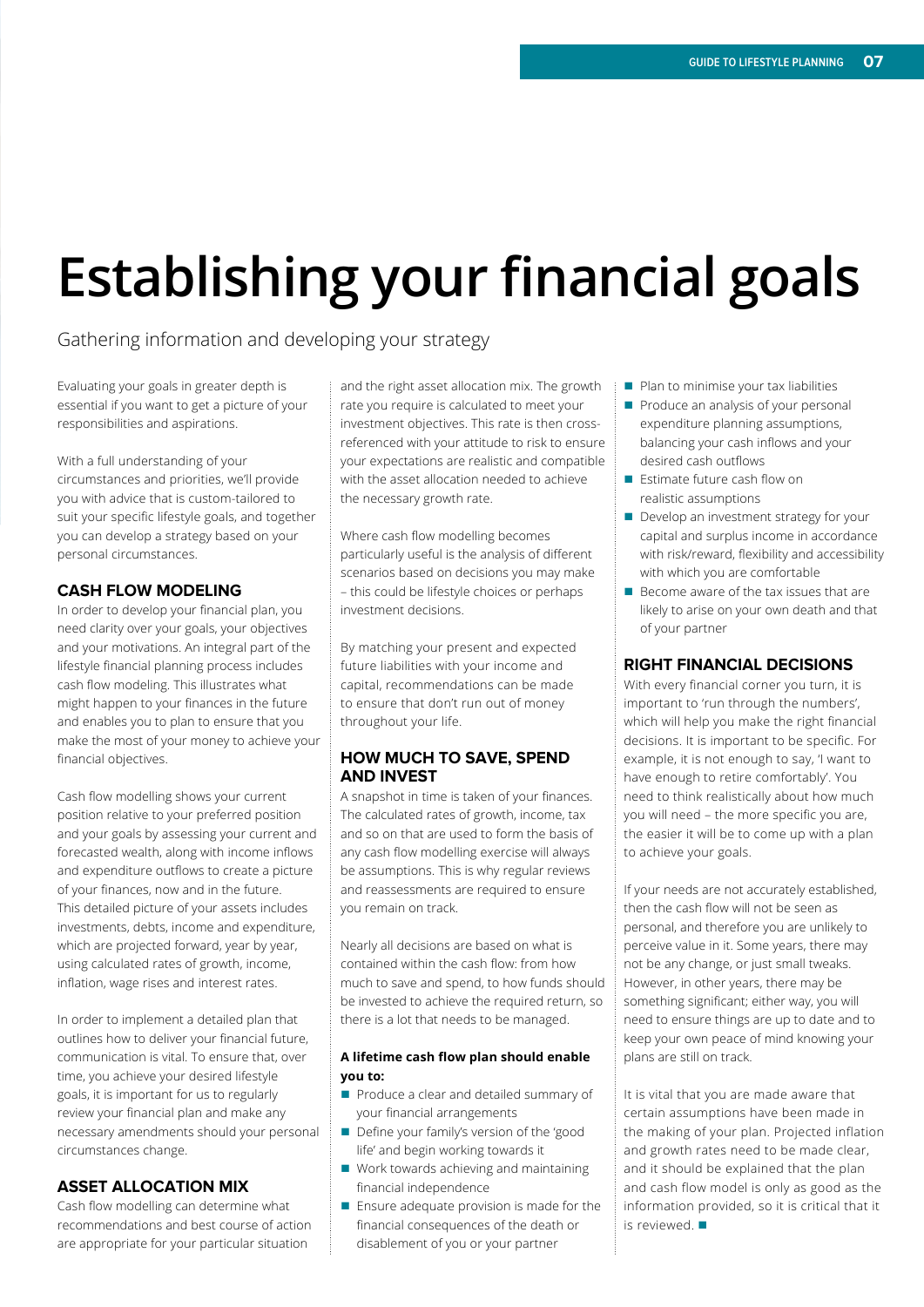### **Reviewing your needs and goals**

#### Take the time to think about what you really want from your investments

You need to consider what you really want from your investments. Knowing yourself, your needs and goals, and your appetite for risk is a good start.

#### **1. CONSIDER YOUR REASONS FOR INVESTING**

It's important to know why you're investing. The first step is to consider your financial situation and your reasons for investing.

#### **For example, you might be:**

- $\blacksquare$  Looking for a way to get higher returns than on your cash savings
- $\blacksquare$  Putting money aside to help pay for a specific goal such as your children's or grandchildren's education or their future wedding

#### **PLANNING FOR YOUR RETIREMENT**

Determining your reasons for investing now will help you work out your investment goals and influence how you manage your investments in future.

#### **2. DECIDE ON HOW LONG YOU CAN INVEST**

If you're investing with a goal in mind, you've probably got a date in mind too. If you've got a few goals, some may be further away in time than others, so you'll probably have different strategies for your different investments. Investments rise and fall in value, so it's sensible to use cash savings for your short-term goals and invest for your longer-term goals.

#### **SHORT TERM**

Most investments need at least a five-year commitment, but there are other options if you don't want to invest for this long, such as cash savings.

#### **MEDIUM TERM**

If you can commit your money for at least five years, a selection of investments might suit you. Your investments make up your 'portfolio' and could contain a mix of funds investing in shares, bonds and other assets, or a mixture of these, which are carefully selected and monitored for performance by professional fund managers.

#### **LONG TERM**

Let's say you start investing for your retirement when you're fairly young. You might have 20 or 30 years before you need to start drawing money from your investments. With time on your side, you might consider riskier funds that can offer the chance of bigger returns in exchange for an increased risk of losing your money.

As you get closer to retirement, you might sell off some of these riskier investments and move to safer options with the aim of protecting your investments and their returns. How much time you've got to work with will have a big impact on the decisions you make. As a general rule, the longer you hold investments, the better the chance they'll outperform cash – but there can never be a guarantee of this.

#### **3. MAKE AN INVESTMENT PLAN**

Once you're clear on your needs and goals, and you've assessed how much risk you can take, we'll help you identify the types of investment options that could be suitable for you.

#### **4. BUILD A DIVERSIFIED PORTFOLIO**

Holding a balanced, diversified portfolio with a mix of investments can help protect it from the ups and downs of the market. Different types of investments perform well under different economic conditions. By diversifying your portfolio, you can aim to make these differences in performance work for you.

#### **You can diversify your portfolio in a few different ways through funds that invest across:**

- $\blacksquare$  Different types of investments
- n Different countries and markets
- $\blacksquare$  Different types of industries and companies

A diversified portfolio is likely to include a wide mix of investment types, markets and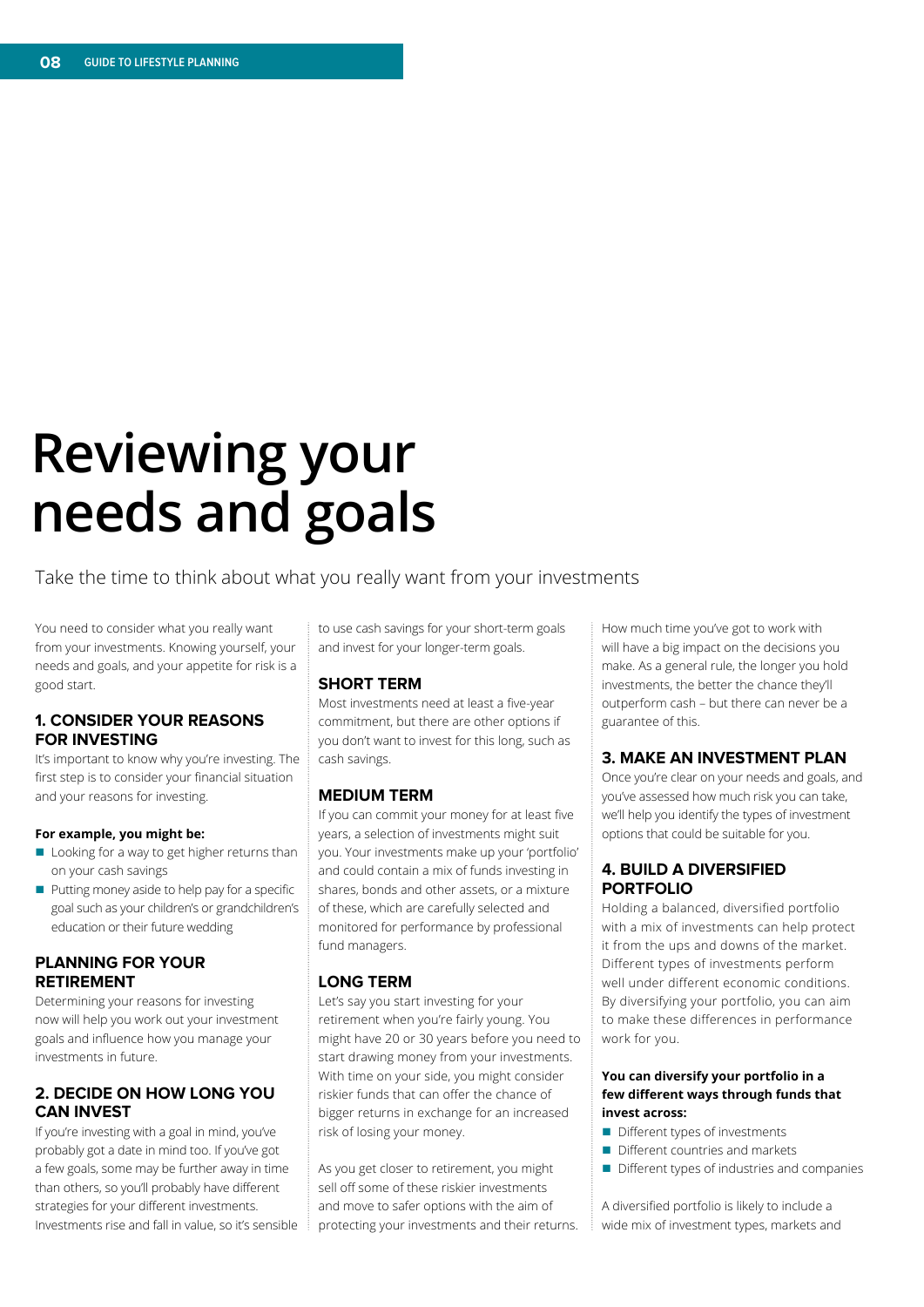

industries. How much you invest in each is called your 'asset allocation'.

#### **5. MAKE THE MOST OF TAX ALLOWANCES**

As well as deciding what to invest in, think about how you'll hold your investments. Some types of tax-efficient account mean you can normally keep more of the returns you make. It's always worth thinking about whether you're making the most of your tax allowances too.

You need always to bear in mind that these tax rules can change at any time, and the value of any particular tax treatment to you will depend on your individual circumstances.

#### **6. REVIEW YOUR PORTFOLIO PERIODICALLY**

Periodically checking to see if your portfolio

aligns with your goals is an important aspect of investing.

#### **These are some aspects of your portfolio you may want to check up on annually:**

#### **CHANGES TO YOUR FINANCIAL GOALS**

Has something happened in your life that calls for a fundamental change to your financial plan? Maybe a change in circumstances has changed your time horizon or the amount of risk you're willing to handle. If so, it's important to take a hard look at your portfolio to determine whether it aligns with your revised financial goals.

#### **ASSET ALLOCATION**

An important part of investment planning is setting an asset allocation that you feel comfortable with. Although your portfolio

may have been in line with your desired asset allocation at the beginning of the year, depending on the performance of your portfolio, your asset allocation may have changed over the period in question. If your actual allocations are outside of your targets, then perhaps its time to readjust your portfolio to get it back in line with your original targets.

#### **DIVERSIFICATION**

Along with a portfolio with a proper asset class balance, you will want to ensure that you're properly diversified inside each asset class.

#### **PERFORMANCE**

Consider if there are certain aspects of your portfolio that need rebalancing. You may also want to consider selling to help offset capital gains you might take throughout the year.  $\blacksquare$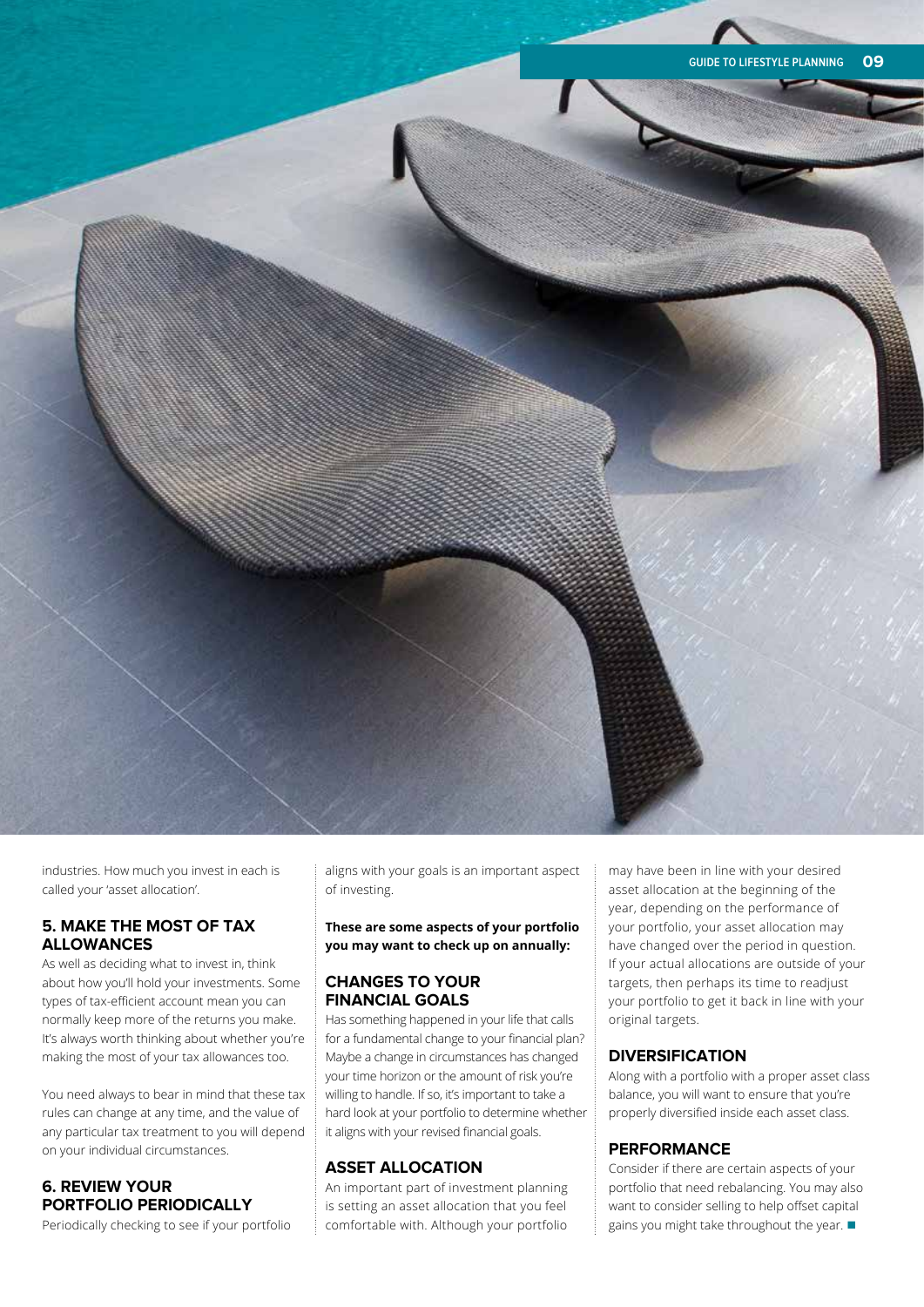### **Investment objectives – a lifelong process**

Protecting your wealth from market ups and downs

A lifestyle financial plan has no value unless it is properly implemented through an appropriate investment strategy. If you've got a sufficient amount of money in your cash savings account – enough to cover you for at least six months – and you want to see your money grow over the long term, then you should consider investing some of it.

Investing is a lifelong process, and the sooner you start, the better off you may be in the long run. Regardless of the financial stage of life you are in, you will need to consider what your investment objectives are, how long you have to pursue each objective, and how comfortable you are with risk.

#### **RIGHT SAVINGS OR INVESTMENTS**

The right savings or investments for you will depend on how happy you are taking risks and on your current finances and future goals. Investing is different to simply saving money, as both your potential returns and losses are greater.

If you're retiring in the next one to two years, for example, it might not be the right time to put all of your savings into a high-risk investment. You may be better off choosing

something like a cash account or bonds that will protect the bulk of your money, while putting just a small sum into a more growthfocused option such as shares.

#### **MORE CONSERVATIVE INVESTMENTS**

You may be a few months away from putting down a deposit on your first home loan. In this case, you might be considering cash or term deposits. You might also choose a more conservative investment that keeps your savings safe in the short term.

On the other hand, if you have just recently started working and saving, you may be happy to invest a larger sum of your money into a higher-risk investment with higher potential returns, knowing you won't need to access it in the immediate future.

#### **DIFFERENT INVESTMENT OPTIONS**

If appropriate, you should consider a range of different investment options. A diverse portfolio can help protect your wealth from market ups and downs. There are four main types of investments, also called 'asset classes', each with their own benefits and risks.

#### **These are:**

- $\blacksquare$  Shares investors buy a stake in a company
- $\Box$  Cash savings put in a bank or building society account
- $\blacksquare$  Property investors invest in a physical building, whether commercial or residential
- Fixed interest securities (also called 'bonds') – investors loan their money to a company or government

#### **DEFENSIVE INVESTMENTS**

Defensive investments focus on generating regular income as opposed to growing in value over time. The two most common types of defensive investments are cash and fixed interest.

#### **Cash investments include:**

#### **HIGH INTEREST SAVINGS ACCOUNTS**

The main benefit of a cash investment is that it provides stable, regular income through interest payments. Although it is the least risky type of investment, it is possible the value of your cash could decrease over time, even though its pound figure remains the same. This may happen if the cost of goods and services rises too quickly (also known as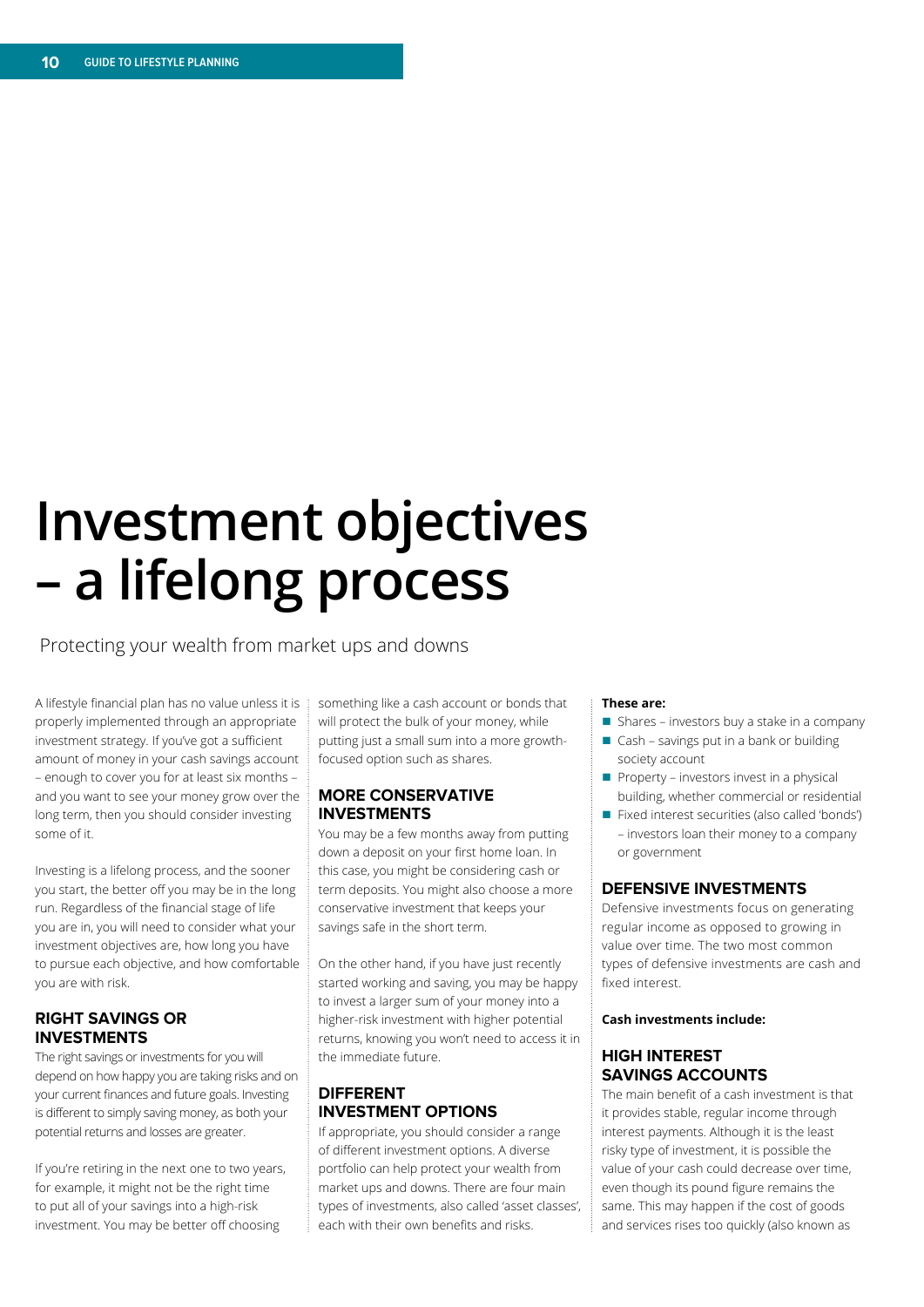

'inflation'), meaning your money buys less than it used to.

**Fixed interest investments include:**

#### **TERM DEPOSITS, GOVERNMENT BONDS, CORPORATE BONDS**

A term deposit lets you earn interest on your savings at a similar, or slightly higher, rate than a cash account (depending on the amount and term you invest for), but it also locks up your money for the duration of the 'term' so you can't be tempted to spend it.

Bonds, on the other hand, basically function as loans to governments or companies, who sell them to investors for a fixed period of time and pay them a regular rate of interest. At the end of that period, the price of the bond is repaid to the investor.

Although bonds are considered a low-risk investment, certain types can decrease in value over time, so you could potentially get back less money than you initially paid.

#### **GROWTH INVESTMENTS**

Growth investments aim to increase in value over time, as well as potentially paying out income. Because their prices can rise and fall significantly, growth investments may deliver higher returns than defensive investments. However, you also have a stronger chance of losing money.

The two most common types of growth investments are shares and property.

#### **SHARES**

At its simplest, a single share represents a single unit of ownership in a company. Shares are generally bought and sold on a stock exchange.

Shares are considered growth investments because their value can rise. You may be able to make money by selling shares for a higher price than you initially pay for them.

If you own shares, you may also receive income from dividends, which are effectively a portion of a company's profit paid out to its shareholders.

The value of shares may also fall below the price you pay for them. Prices can be volatile from day to day, and shares are generally best suited to long-term investors, who are comfortable withstanding these ups and downs.

Although they have historically delivered better returns than other assets, shares are considered one of the riskiest types of investment.

#### **Property investments include:**

- $\blacksquare$  Residential property such as houses and units
- $\blacksquare$  Commercial property such as individual offices or office blocks
- $\blacksquare$  Retail premises such as shops or hotels
- $\blacksquare$  Industrial property such as warehouses

Similarly to shares, the value of a property may rise, and you may be able to make money over the medium to long term by selling a house or apartment for more than you paid for it.

Prices are not guaranteed to rise though, and property can also be more difficult than other investment types to sell quickly, so it may not suit you if you need to be able to access your money easily.

#### **RETURNS**

Returns are the profit you earn from your investments.

#### **Depending on where you put your money, it could be paid in a number of different ways:**

- Dividends (from shares)
- $\blacksquare$  Rent (from properties)
- $\blacksquare$  Interest (from cash deposits and fixed interest securities)

The difference between the price you pay and the price you sell for – capital gains or losses.  $\blacksquare$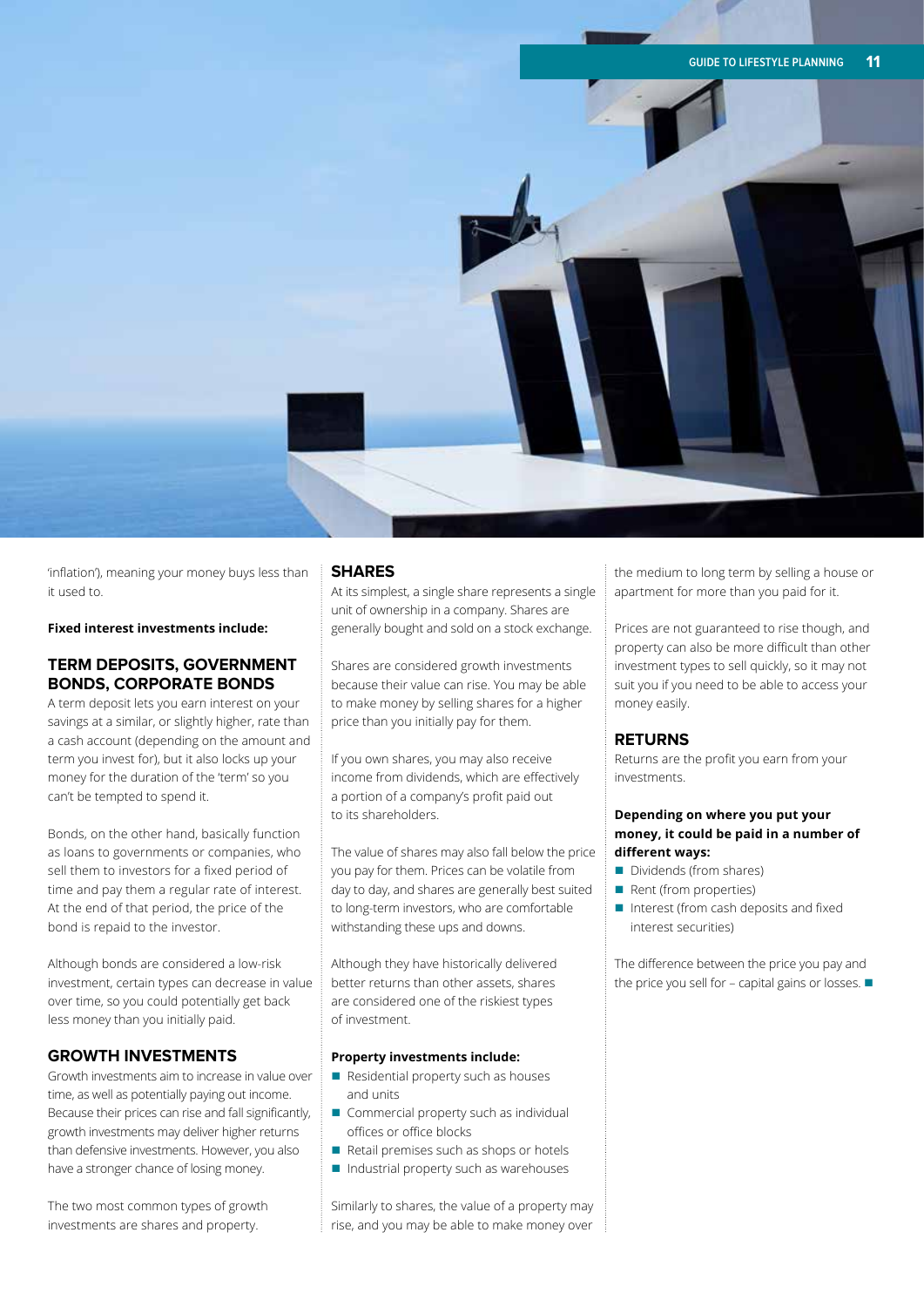

## **Understanding investment risk**

Making informed decisions to improve your chances of achieving your financial goals

If you want to plan for your financial future, it helps to understand risk. If you understand the risks associated with investing and you know how much risk you are comfortable taking, you can make informed decisions and improve your chances of achieving your goals.

Risk is the possibility of losing some or all of your original investment. Often, higherrisk investments offer the chance of greater returns, but there's also more chance of losing money. Risk means different things to different people. How you feel about it depends on your individual circumstances and even your personality. Your investment goals and timescales will also influence how much risk you're willing to take. What you come out with is your 'risk profile'.

#### **DIFFERENT TYPES OF INVESTMENT**

None of us like to take risks with our savings, but the reality is there's no such thing as a 'no-risk' investment. You're always taking on some risk when you invest, but the amount varies between different types of investment.

As a general rule, the more risk you're prepared to take, the greater returns or losses you could stand to make. Risk varies between the different types of investments. For example, funds that hold bonds tend to be less risky than those that hold shares, but there are always exceptions.

#### **LOSING VALUE IN REAL TERMS**

Money you place in secure deposits such as savings accounts risks losing value in real terms (buying power) over time. This is because the

interest rate paid won't always keep up with rising prices (inflation).

On the other hand, index-linked investments that follow the rate of inflation don't always follow market interest rates. This means that if inflation falls, you could earn less in interest than you expected.

#### **INFLATION AND INTEREST RATES OVER TIME**

Stock market investments might beat inflation and interest rates over time, but you run the risk that prices might be low at the time you need to sell. This could result in a poor return or, if prices are lower than when you bought, losing money.

You can't escape risk completely, but you can manage it by investing for the long term in a range of different things, which is called 'diversification'. You can also look at paying money into your investments regularly, rather than all in one go. This can help smooth out the highs and lows and cut the risk of making big losses.

#### **CAPITAL RISK**

Your investments can go down in value, and you may not get back what you invested. Investing in the stock market is normally through shares (equities), either directly or via a fund. The stock market will fluctuate in value every day, sometimes by large amounts. You could lose some or all of your money depending on the company or companies you have bought. Other assets such as property and bonds can also fall in value.

#### **INFLATION RISK**

The purchasing power of your savings declines. Even if your investment increases in value, you may not be making money in 'real' terms if the things that you want to buy with the money have increased in price faster than your investment. Cash deposits with low returns may expose you to inflation risk.

#### **CREDIT RISK**

Credit risk is the risk of not achieving a financial reward due to a borrower's failure to repay a loan or otherwise meet a contractual obligation. Credit risk is closely tied to the potential return of an investment, the most notable being that the yields on bonds correlate strongly to their perceived credit risk.

#### **LIQUIDITY RISK**

You are unable to access your money when you want to. Liquidity can be a real risk if you hold assets such as property directly and also in the 'bond' market, where the pool of people who want to buy and sell bonds can 'dry up'.

#### **CURRENCY RISK**

You lose money due to fluctuating exchange rates.

#### **INTEREST RATE RISK**

Changes to interest rates affect your returns on savings and investments. Even with a fixed rate, the interest rates in the market may fall below or rise above the fixed rate, affecting your returns relative to rates available elsewhere. Interest rate risk is a particular risk for bondholders  $\blacksquare$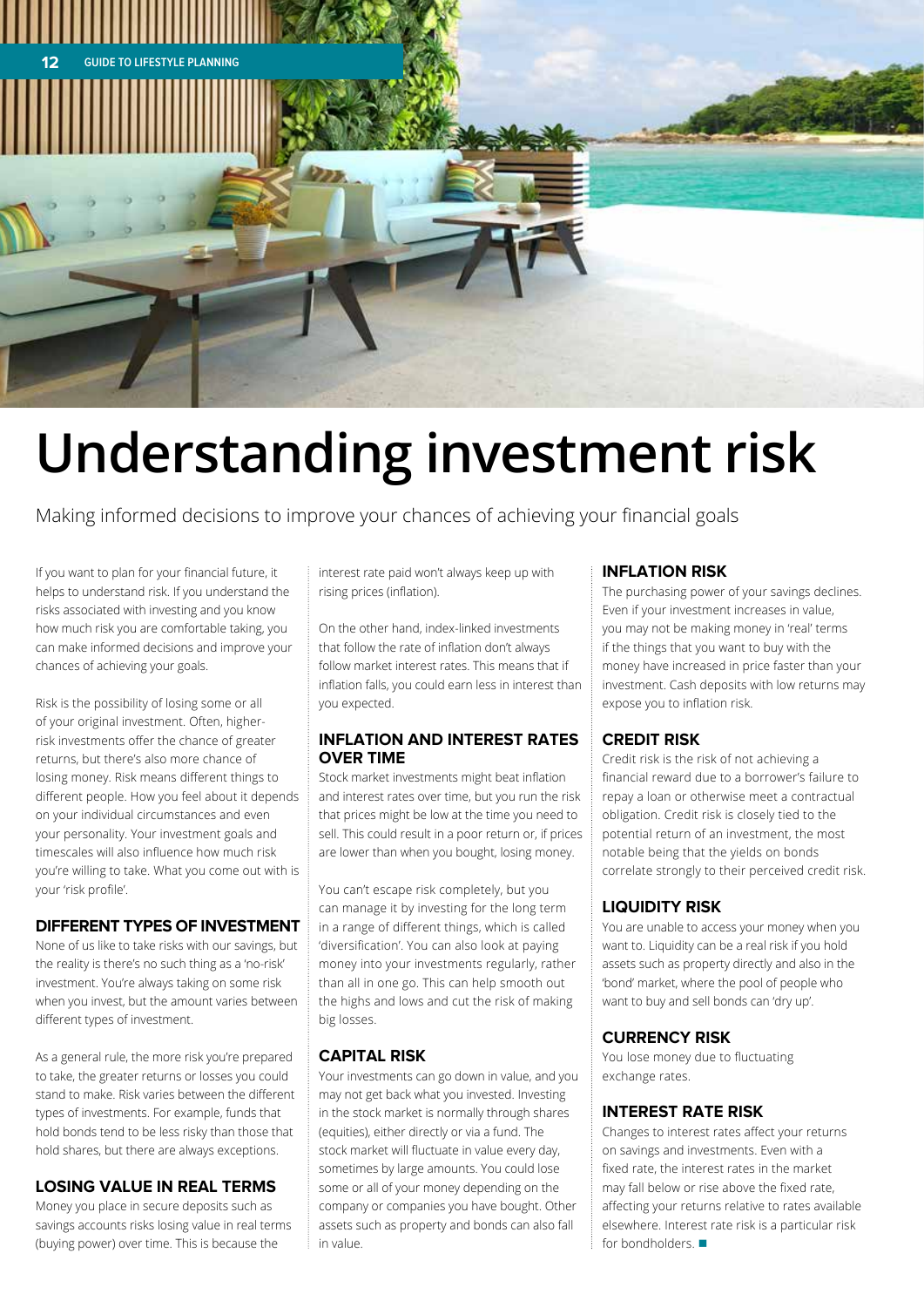## **Maintaining a diversified portfolio**

#### Spreading risk between different kinds of investments

When you start investing, or even if you are a sophisticated investor, one of the most important tools available is diversification. Whether the market is bullish or bearish, maintaining a diversified portfolio is essential to any long-term investment strategy.

Diversification allows an investor to spread risk between different kinds of investments (called 'asset classes') to potentially improve investment returns. This helps reduce the risk of the overall investments (referred to as a 'portfolio') underperforming or losing money.

With some careful investment planning and an understanding of how various asset classes work together, a properly diversified portfolio provides investors with an effective tool for reducing risk and volatility without necessarily giving up returns.

If you have a lot of cash – more than six months' worth of living expenses – you might consider putting some of that excess into investments like shares and fixed interest securities, especially if

you're looking to invest your money for at least five years and are unlikely to require access to your capital during that time.

If you're heavily invested in a single company's shares – perhaps your employer – start looking for ways to add diversification.

#### **DIVERSIFYING WITHIN AN ASSET CLASS**

There are many opportunities for diversification, even within a single kind of investment.

#### **For example, with shares, you could spread your investments between:**

- **n** Large and small companies
- The UK and overseas markets
- Different sectors (industrial, financial, oil, etc.)

#### **DIFFERENT SECTORS OF THE ECONOMY**

Diversification within each asset class is the key to a successful, balanced portfolio. You need to find assets that work well with each other. True diversification means having your money in as many different sectors of the economy as possible.

With shares, for example, you don't want to invest exclusively in big established companies or small start-ups. You want a little bit of both (and something in between, too). Mostly, you don't want to restrict your investments to related or correlated industries. An example might be car manufacturing and steel. The problem is that if one industry goes down, so will the other.

With bonds, you also don't want to buy too much of the same thing. Instead, you'll want to buy bonds with different maturity dates, interest rates and credit ratings.  $\blacksquare$ 

*[1] Cash you put into UK banks or building societies (that are authorised by the Prudential Regulation Authority) is protected by the Financial Services Compensation Scheme (FSCS). The FSCS savings protection limit is £85,000 (or £170,000 for joint accounts) per authorised firm.*

| <b>Asset Class</b><br>Cash <sup>[1]</sup>                                                                                | <b>Overview</b><br>Savings and current account balances, savings<br>bonds, premium bonds and other NS&I products,<br>Cash ISAs and any cash you have.                                         | <b>Risk profile</b><br>Low, but your money's buying power is eroded<br>over time if inflation is higher than the interest<br>rates paid. Cash you put into authorised UK<br>banks or building societies is protected by the<br>Financial Services Compensation Scheme<br>up to £85,000.                                                                                                         |
|--------------------------------------------------------------------------------------------------------------------------|-----------------------------------------------------------------------------------------------------------------------------------------------------------------------------------------------|-------------------------------------------------------------------------------------------------------------------------------------------------------------------------------------------------------------------------------------------------------------------------------------------------------------------------------------------------------------------------------------------------|
| Fixed Interest Securities - also called<br>'bonds'. Essentially a loan to a company<br>or government for a fixed period. | Gilts (government bonds), overseas bonds, local<br>authority bonds and corporate bonds<br>(loans to companies).                                                                               | Relatively low and returns predictable if held<br>to maturity. However, traded prices can be<br>volatile. Your money's buying power can still be<br>eroded over time if inflation is higher than the<br>interest rate paid on the bond.                                                                                                                                                         |
| <b>Shares - also known as 'equities'.</b><br>A stake in a company.                                                       | You can hold shares directly or through an investment<br>fund where you pool your money with other people's, like<br>with a unit trust, OEIC (Open-Ended Investment Company)<br>or life fund. | Investing in a single company is high risk.<br>Investing in a fund provides more diversification,<br>but risk levels will depend on the type of shares<br>in the fund.                                                                                                                                                                                                                          |
| <b>Property</b>                                                                                                          | Includes residential or commercial property and<br>buy-to-lets, and investments in property companies<br>or funds.                                                                            | Price can vary and be more volatile than with<br>bonds. Potential for gains but also losses. You<br>might not be able to access your capital quickly<br>if you have invested into property directly.<br>Access to capital might also be restricted<br>through property funds if closed to redemptions,<br>meaning you will not have access until the<br>redemption restriction has been lifted. |

#### **MAIN FOUR ASSET CLASSES**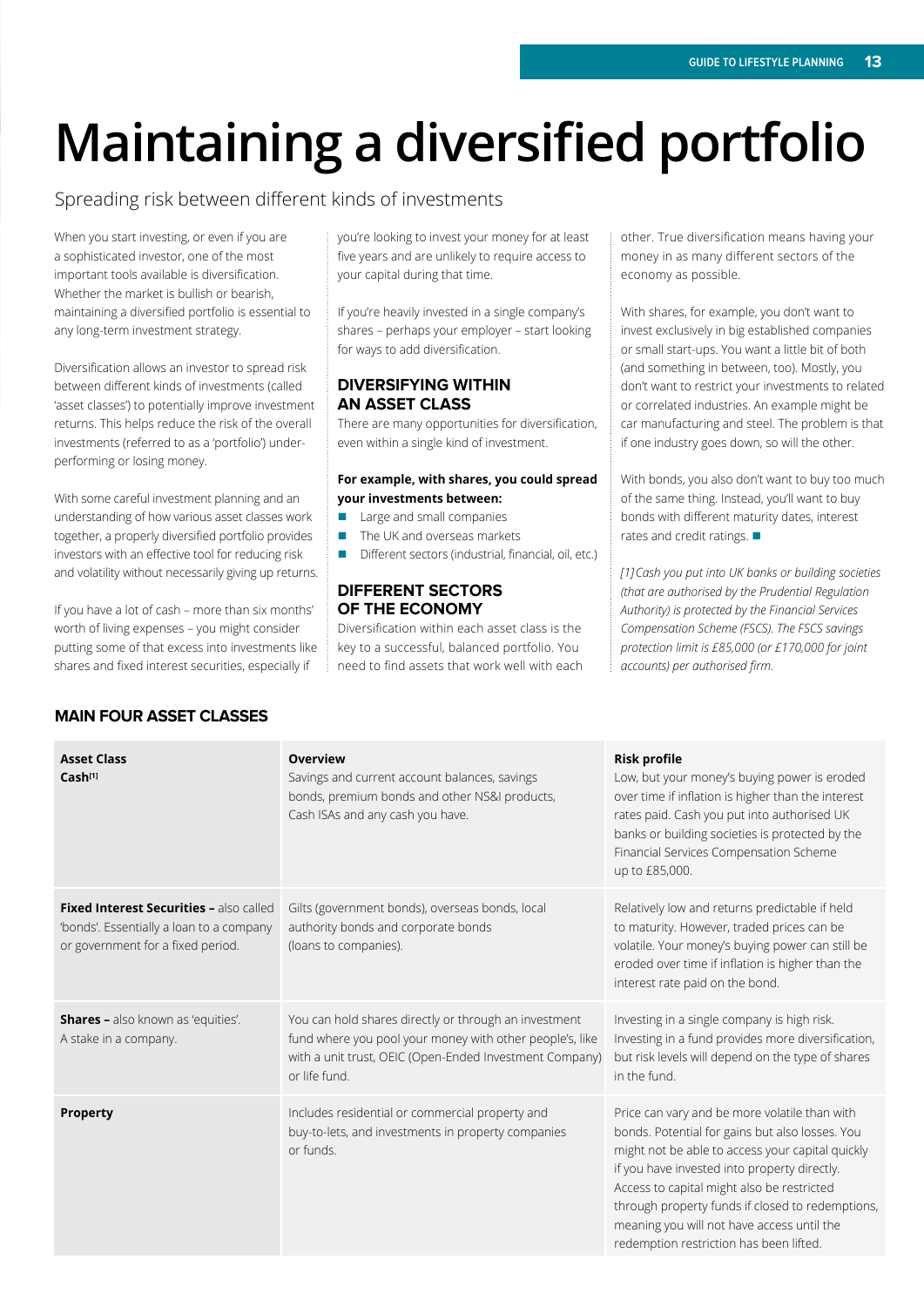# **Investing in a fund**

Making investment decisions on behalf of the investor

There are many reasons to invest through a fund, rather than buying assets on your own. At a basic level, investing in a fund means having a fund manager make investment decisions on behalf of the investor.

You receive reports on the fund's performance but have no influence on the investment choices short of removing your money from the fund and placing it elsewhere.

Spreading risk is one of the main reasons for investing through a fund. Even if you have a small amount to invest, you can have a lot of different types of assets you're investing in – you're 'diversified'.

You can spread risk across asset classes (such as bonds, cash, property and shares), countries and stock market sectors (such as financials, industrials or retailers).

Reduced dealing costs by pooling your money can help you make savings because you're sharing

the costs. There is also less work for you, as the fund manager handles the buying, selling and collecting of dividends and income for you. But of course, there are charges for this. They also make the decisions about when to buy and sell assets.

#### **ACTIVE OR PASSIVE FUND MANAGEMENT**

#### **ACTIVE MANAGEMENT**

Most pooled investment funds are actively managed. The fund manager is paid to research the market, so they can buy the assets that they think might give a good profit. Depending on the fund's objectives, the fund manager will aim to give you either better-than-average growth for your investment (beat the market) or to get steadier returns than would be achieved simply by tracking the markets.

#### **PASSIVE MANAGEMENT – TRACKER FUNDS**

You might prefer to track the market – if the index goes up, so will your fund value – but

it will also fall in line with the index. A 'market index tracker' follows the performance of all the shares in a particular market. In the UK, the most commonly used market index is the FTSE 100, a group of the 100 biggest companies based upon share value.

If a fund buys shares in all 100 companies, in the same proportions as their market value, its value will rise or fall in line with the change in the value of the FTSE 100. Funds that track an index are called 'tracker funds'.

Tracker funds don't need to be managed so actively. You still pay some fees, but not as much as with an actively managed fund. Because of the fees, your real returns aren't quite as good as the actual growth of the market – but they should be close.  $\blacksquare$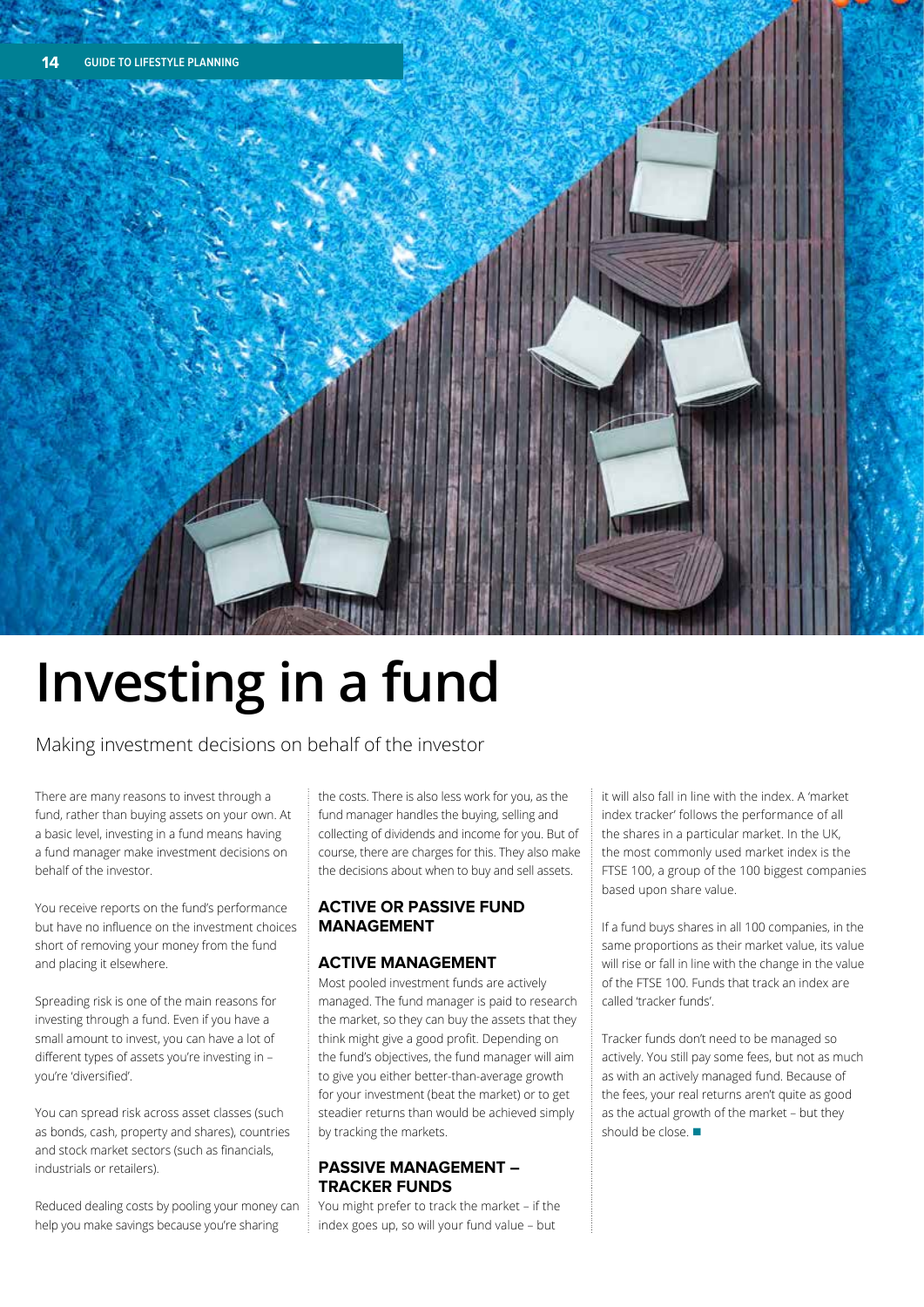

### **Pooled investment funds**

Diverse range of funds that invest in different things with different strategies

Pooled investment funds – also known as 'collective investment schemes' – are a way of combining sums of money from many people into a large fund spread across many investments and managed by a professional fund manager.

There are a diverse range of funds that invest in different things, with different strategies – high income, capital growth, income and growth, and so on.

#### **POPULAR TYPES OF POOLED INVESTMENT FUND**

#### **UNIT TRUSTS AND OPEN-ENDED INVESTMENT COMPANIES**

Unit trusts and Open-Ended Investment Companies (OEICs) are professionally managed collective investment funds. Managers pool money from many investors and buy shares, bonds, property or cash assets, and other investments.

#### **UNDERLYING ASSETS**

You buy shares (in an OEIC) or units (in a unit trust). The fund manager combines your money together with money from other investors and uses it to invest in the fund's underlying assets.

Every fund invests in a different mix of investments. Some only buy shares in British companies, while others invest in bonds or in shares of foreign companies, or other types of investments.

#### **BUY OR SELL**

You own a share of the overall unit trust or OEIC – if the value of the underlying assets in the fund rises, the value of your units or shares will rise.

Similarly, if the value of the underlying assets of the fund falls, the value of your units or shares falls. The overall fund size will grow and shrink as investors buy or sell.

Some funds give you the choice between 'income units' or 'income shares' that make regular payouts of any dividends or interest the fund earns, or 'accumulation units' or 'accumulation shares' which are automatically reinvested in the fund.

#### **HIGHER RETURNS**

The value of your investments can go down as well as up, and you might get back less than you invested. Some assets are riskier than others, but higher risk also gives you the potential to earn higher returns.

Before investing, make sure you understand what kind of assets the fund invests in and whether that's a good fit for your investment goals, financial situation and attitude to risk.

#### **SPREADING RISK**

Unit trusts and OEICs help you to spread your risk across lots of investments without having to spend a lot of money.

Most unit trusts and OEICs allow you to sell your shares or units at any time – although some funds will only deal on a monthly, quarterly or twice-yearly basis. This might be the case if they invest in assets such as property, which can take a longer time to sell.

#### **INVESTMENT LENGTH**

However, bear in mind that the length of time you should invest for depends on your financial goals and what your fund invests in. If it invests in shares, bonds or property, you should plan to invest for five years or more. Money market funds can be suitable for shorter time frames.

If you own shares, you might get income in the form of dividends. Dividends are a portion of the profits made by the company that issued the shares you've invested in.

#### **TAXED DIVIDENDS**

If you have an investment fund that is invested in shares, then you might get distributions that are taxed in the same way as dividends.

In April 2016, a new tax-free Dividend Allowance of £5,000 a year was introduced for all taxpayers (this tax-free allowance will fall to £2,000 in April 2018).

#### **Dividends above this level are currently taxed at:**

- $\blacksquare$  7.5% (for basic-rate taxpayers)
- 32.5% (for higher-rate taxpayers)
- 38.1% (for additional-rate taxpayers)

Any dividends received within a pension or Individual Savings Account (ISA) will remain effectively tax-efficient.

Basic-rate payers who receive dividends of more than £5,000 need to complete a self- $\overline{\phantom{a}}$ assessment return.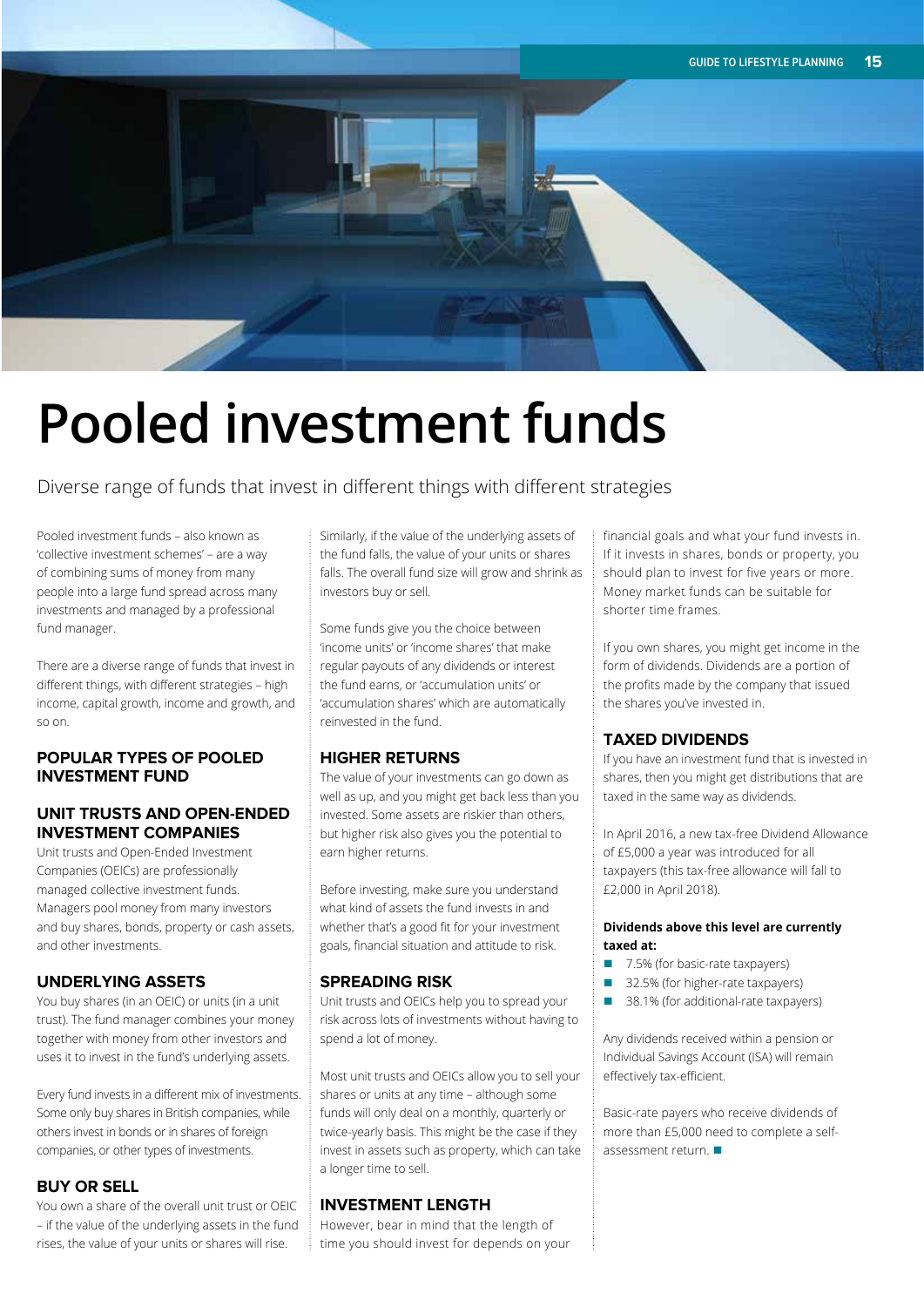### **With-profits funds**

Stock market return linked but with fewer ups and downs than investing directly in shares

If you save regularly or invest a lump sum using a life insurance policy, you might choose to invest in a with-profits fund. These aim to give you a return linked to the stock market but with fewer ups and downs than investing directly in shares. However, they are complex and are not as popular a form of investing as they used to be.

The money you invest is pooled together with money from other people and invested in the insurance company's with-profits fund. The fund is managed by a professional investment manager, who puts the fund's money into different types of investment, such as shares, property, bonds and cash.

#### **ANNUAL BONUSES**

The costs of running the insurance company's business are deducted from the fund, and what is left over (the profit) is available to be paid to the with-profits investors. You receive your share of profits in the form of annual bonuses added to your policy.

The company usually tries to avoid big changes in the size of the bonuses from one year to the next. It does this by holding back some of the profits from good years to boost the profits in bad years – this process is called 'smoothing'.

#### **TERMINAL BONUS**

You might also receive a 'terminal bonus' when your policy matures. You can ask the insurance company to give you details about its bonus policy before you buy. With most policies, the amount of profit you earn depends mainly on the performance of the investments in the with-profits fund. Usually, once added, bonuses can't be taken away. But the insurance company can claw back some or all of the bonuses paid by making a Market Value Reduction (MVR) – or Market Value Adjustment (MVA) – to your policy if you surrender early. This is most likely in times of adverse investment conditions like a stock market crash.

#### **TYPES OF WITH-PROFITS FUND**

#### **CONVENTIONAL WITH-PROFITS FUNDS**

An initial sum assured (guaranteed minimum sum) is increased by the addition of annual bonuses and a terminal bonus. The size of bonuses depends on fund performance, the costs of the insurance business, and the need to smooth bonuses between good and poor years.

The trend has been for bonus rates to fall as the result of difficult market conditions. Although market value reductions can be applied, this would not normally be the case. Instead, surrender penalties would usually apply if the policy was terminated early with no reductions applied on maturity.

#### **UNITISED WITH-PROFITS FUNDS**

A unitised fund is split into units – when you pay into it, you buy a certain number of units at the current price. Unit prices increase in line with bonuses declared and do not fall. Or, if additional units have been added, these are not taken away (but market value reductions can be applied).

There might be surrender penalties if you decide to take your cash early. Bonuses are handled differently depending on the type of unitised with-profit fund you have.

A fixed price unit never changes, so bonuses are paid as extra units to your policy as opposed to a variable price where bonuses are given as an increase in the unit price, so each unit you hold is worth more.

#### **BONUSES**

#### **There are two kinds of bonus:**

- n Annual bonuses, also called 'regular' or 'revisionary bonuses'
- $\blacksquare$  Final bonus, also called the 'terminal bonus'

#### **POLICY TERMS**

Once the bonus has been added, an annual bonus can't be taken away – even if the fund performs poorly in future – as long as you continue to meet the terms of your policy. A final bonus might be added at the end of your policy. Whether you receive one and how big it is depends on how well the fund does.

In good years, the fund manager can choose to keep some of the profits to help cover losses in bad years. This is called 'smoothing'. This means that if there are long stretches without a profit, you might get low annual and final bonuses – or even no bonuses at all.

#### **MARKET VALUE REDUCTION**

The insurance company can make a Market Value Reduction to your policy if you surrender early, or in times of adverse investment conditions like a stock market correction.

If you leave a policy early, this reduction might claw back a large part – or even all – of any bonuses that have previously been added.

#### **INHERITED ESTATE**

A fund needs to keep enough money on hand to meet its expenses, run the business and to pay what it owes to policyholders. But over time, some funds build up far more than they need – usually through profits that were held back to cover losses that never happened. This extra value is called the 'inherited estate'. The insurance company can use the extra money in one of two ways: for a distribution or a re-attribution.  $\blacksquare$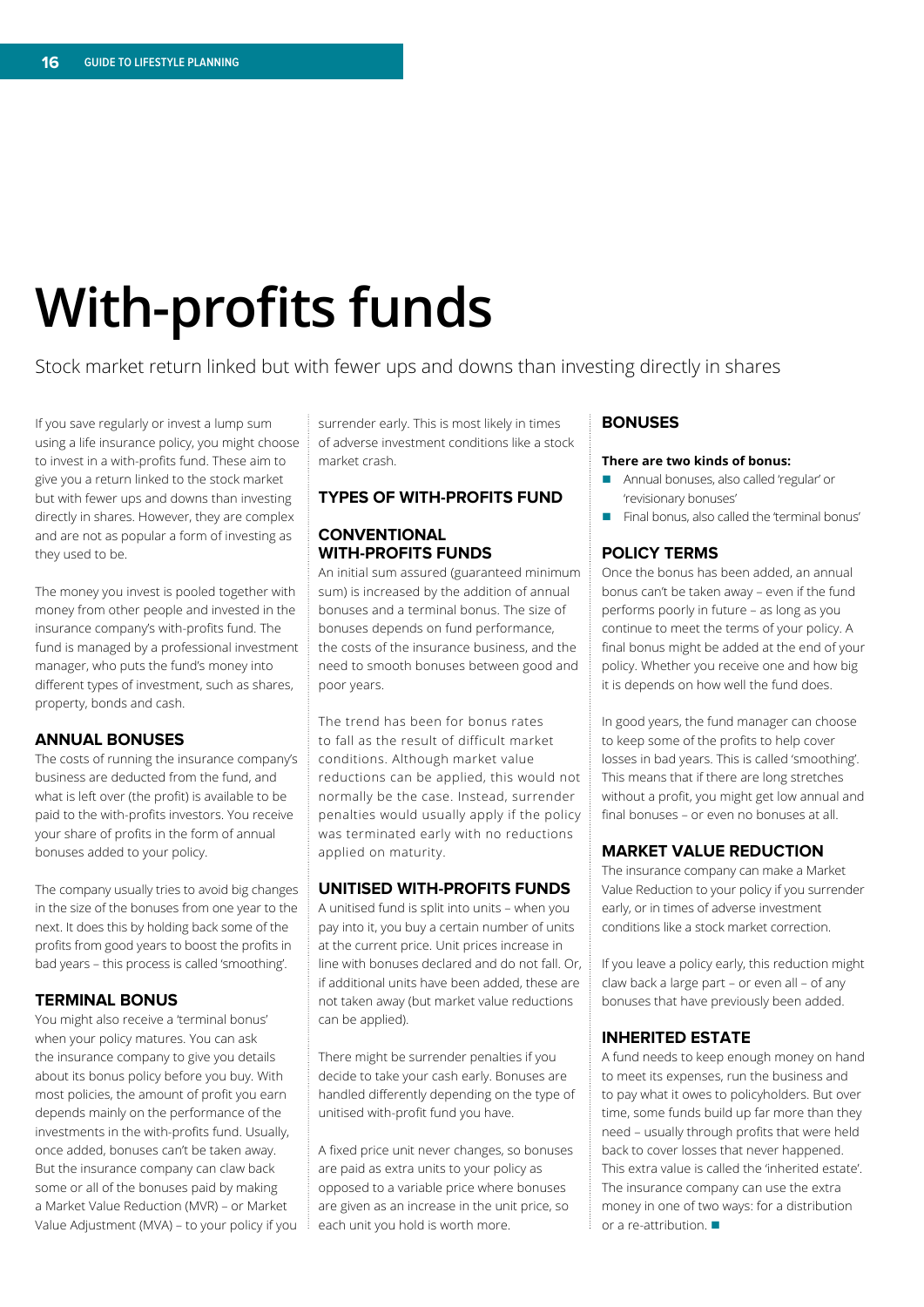

### **Investment trusts**

Public company aiming to make money by investing in other companies

An investment trust is a public company that raises money by selling shares to investors, and then pools that money to buy and sell a wide range of shares and assets. Different investment trusts will have different aims and different mixes of investments.

Investment trusts, unlike unit trusts, can borrow money to buy shares (known as 'gearing'). This extra buying potential can produce gains in rising markets but also accentuate losses in falling markets. Investment trusts generally have more freedom to borrow than unit trusts that can be sold to the general public.

#### **BUYING SHARES**

Unlike with a unit trust, if an investor wants to sell their shares in an investment trust, they must find someone else to buy their shares – this is usually done by selling on the stock market. The investment trust manager is not obliged to buy back shares before the trust's winding up date.

The price of shares in an investment trust can be lower or higher than the value of the assets attributable to each share – this is known as 'trading at a discount' or 'at a premium'.

#### **SPLIT CAPITAL INVESTMENT TRUSTS**

These run for a specified time, usually five to ten years, although you are not tied in. This type of investment trust issues different types of shares. When they reach the end of their term, payouts are made in order of share type.

You can choose a share type to suit you. Typically, the further along the order of payment the share is, the greater the risk, but the higher the potential return. You also need to bear in mind the price of shares in an investment trust can go up or down so you could get back less than you invested.

#### **ASSET TYPE**

The level of risk and return will depend on the investment trust you choose. Its important to know what type of assets the trust will invest in, as some are riskier than others.

In addition, look at the difference between the investment trust's share price and the value of its assets, as this gap may affect your return. If a discount widens, this can depress returns.

#### **BORROWING MONEY**

You need to find out if the investment trust borrows money to buy shares. If so, returns might be better but your losses greater. With a split capital investment trust, the risk and return will depend on the type of shares you buy.

As of April 2016, all individuals are eligible for a £5,000 tax-free Dividend Allowance (this tax-free allowance will fall to £2,000 in April 2018). Dividends received by pension funds or received on shares within an Individual Savings Account (ISA) will remain tax-efficient and won't impact your dividend allowance.

#### **TAX-EFFICIENT**

Many unit trusts can be held in an ISA. In this case, your income and capital gains will be tax-efficient.

Any profit you make from selling shares outside an ISA may be subject to Capital Gains Tax.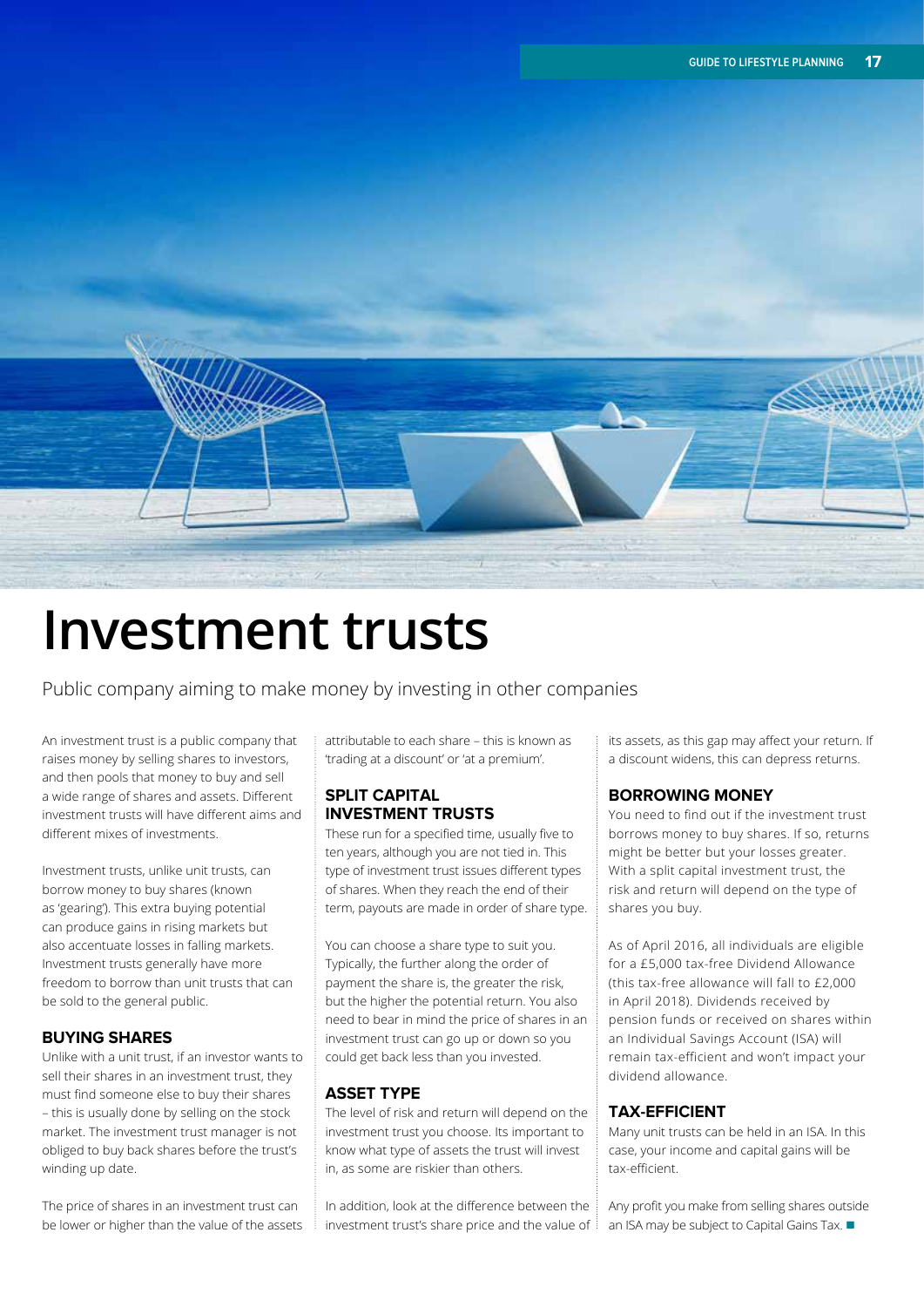

### **Stocks & Shares ISAs**

Investing in a wide range of different tax-efficient investments

From July 2014, Individual Savings Accounts (ISAs) can now be used to hold stocks and shares or cash, or any combination of these, up to the current annual limit. An ISA is a 'wrapper' that can be used to help save you tax.

A Stocks & Shares ISA is a wrapper that can be put around a wide range of different investment products to help save you tax.

#### **A number of different types of investment can be held in an ISA, including:**

- **n** Unit trusts
- OEICs (Open-Ended Investment Companies)
- Investment trusts
- Exchange traded funds
- Corporate and government bonds
- n Individual stocks and shares

#### **WHOLE ALLOWANCE**

You can pay a total of £20,000 a year into an ISA in the current 2017/18 tax year. The whole allowance of £20,000 can be paid into a Stocks & Shares ISA, a Cash ISA, or a combination of these.

Your yearly ISA allowance expires at the end of the tax year, and any unused allowance will be lost. It can't be rolled over to the following year. You can choose between making a lump sum investment and/or making regular or ad hoc contributions throughout the tax year.

#### **INVESTMENT VALUE**

Any increase in value of the investments in your Stocks & Shares ISA is free of Capital Gains Tax, and most income is tax-efficient.

You can only pay into one Stocks & Shares ISA in each tax year, but you can open a new ISA with a different provider each year if you want to. You don't have to use the same provider for your Cash ISA if you have one.

#### **ISA RULES ON DECEASED SPOUSE ISA TRANSFERS**

ISA rules introduced in April 2015 now permit the surviving partner of a spouse or registered civil partner who died on or after 3 December 2014 to receive an additional ISA allowance equal to the value of the deceased's ISA savings at the time of death.

#### **TRANSFERRING ISAS**

Should you wish to switch your current or previous year's ISA to a different provider's ISA while simultaneously keeping future tax benefits intact, you have to arrange for a transfer rather than selling and reinvesting.

All ISA providers have to allow transfers out, but they don't have to allow transfers in. You can transfer money from a Cash ISA to a Stocks & Shares ISA.

If you transfer an ISA that you have paid into during the current tax year to a new provider, you must transfer the whole balance. For ISAs from previous years, you can choose how much to transfer.

For most of the investments you would put into a Stocks & Shares ISA, the value can go can go down as well as up, and you might get back less than you invested. The level of risk in your Stocks & Shares ISA will depend on the investments you choose to put into it.  $\blacksquare$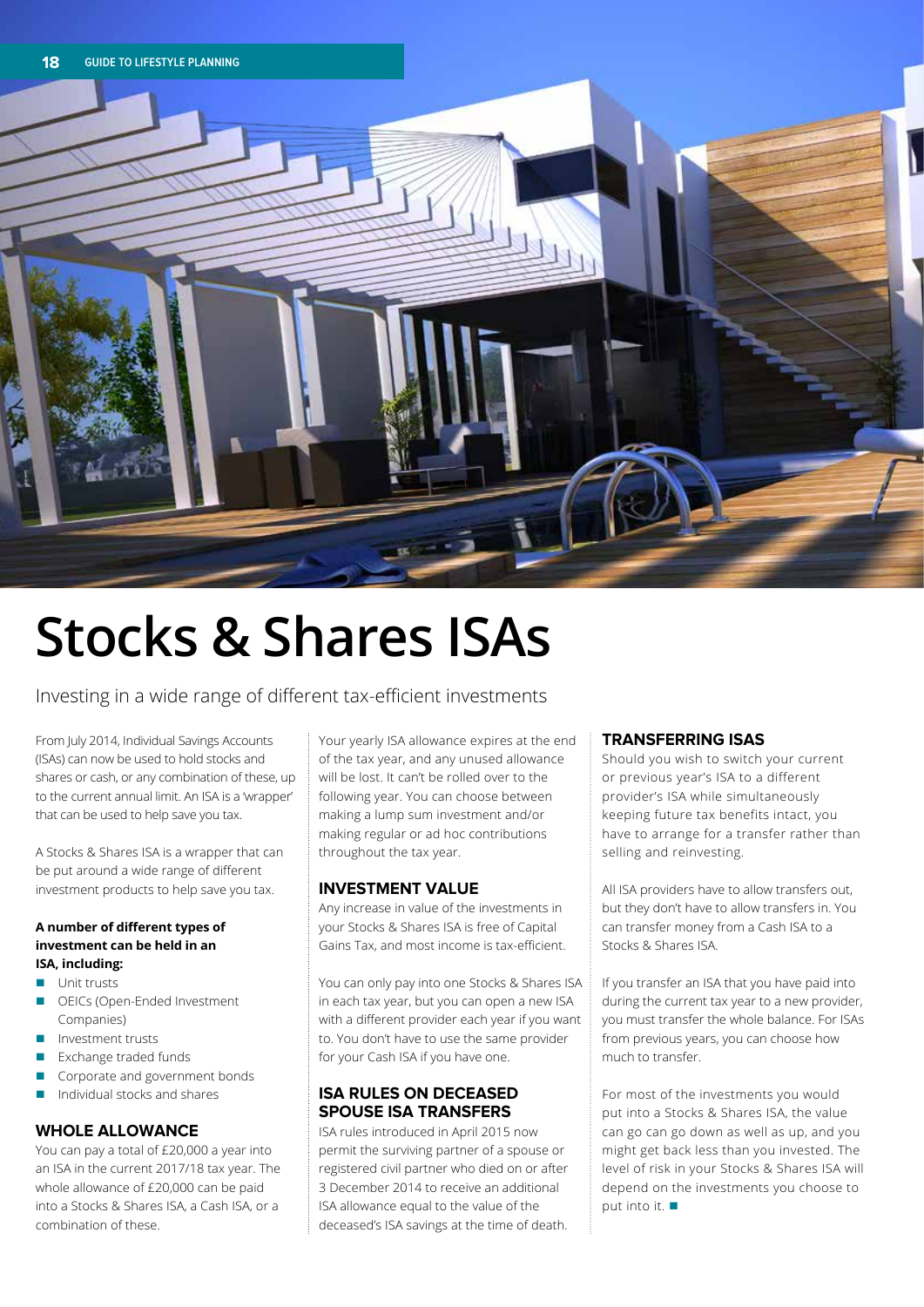### **Lifetime ISA**

Helping you save for a first home or for your retirement at the same time

The start of the tax year on 6 April 2017 saw the launch of the Lifetime ISA (LISA), which was announced in the 2016 Budget. This new type of ISA is designed to help you save for a first home or for your retirement at the same time. To be eligible, you have to be aged between 18 and 39 years old (up until your 40th birthday).

#### **SUPPLEMENTED BY A GOVERNMENT BONUS**

You can save up to £4,000 a year into a LISA, and this will be supplemented by a government bonus of 25% of the money you put in. After year one, the bonus will be paid into your account monthly based on how much you pay in, but in the first year it will be paid in one lump sum at the end of the tax year.

The maximum bonus that you can receive is £1,000 each year. You'll obtain a bonus on any savings you make up until you reach 50 years of age, at which point you won't be able to make any more payments into your account. You only receive the bonus on the new money that you pay in (or transfer from another ISA) during the tax year, rather than it being based on the overall value of your LISA.

#### **COMBINATION OF DIFFERENT ISA TYPES**

You will be able to have any combination of different ISA types and a LISA at the same

time. For example, if you have a Cash ISA and a Stocks & Shares ISA already, you can also have a LISA. You can't pay in more than the annual ISA allowance however, which in the 2017/18 tax year (that started on 6 April) is £20,000, with a maximum of £4,000 going into the LISA. The ISA allowance relates to each person and not per household, so two first-time buyers could both receive a bonus when buying their first home together.

If you already have a Help to Buy: ISA, you'll be able to transfer your balance into a LISA at any time if the amount doesn't exceed £4,000. In the tax year 2017/18 only, you'll be able to transfer the full balance of your Help to Buy: ISA – as it stood on 5 April 2017 – into your LISA without affecting the £4,000 limit. Alternatively, you could keep your Help to Buy: ISA and open a LISA, although you'll only be able to use the bonus from one of these accounts towards buying your first home.

#### **APPROACH TO RISK, INVESTMENT TIME FRAME AND MAKING INVESTMENT DECISIONS**

LISAs can hold cash, stocks and shares qualifying investments, or a combination of both. The option that is right for you will depend on your approach to risk, your investment time frame and how confident you are making your own investment decisions.

You will be able to use funds held in a LISA after 12 months to buy a first home valued up to £450,000. You must be buying your home with a mortgage. Alternatively, after your 60th birthday, you will be able to take out all your savings from your LISA tax-efficiently for use in retirement.

#### **CONTINUING TO SAVE INTO YOUR LISA**

A LISA can be accessed like a normal ISA at any time for any reason, but if not used as above, you'll have to pay a withdrawal charge of 25% of the amount you withdraw (being the government bonus plus a penalty of 5%). However, this withdrawal charge won't apply if you decide to cash in your account during the first 12 months after its launch.

If you want to use your LISA to save for a property as well as for retirement, once you've bought your first home, you will be able to continue saving into your LISA as you did previously. You'll continue to receive the government bonus on your contributions until you reach the age of 50.  $\blacksquare$ 

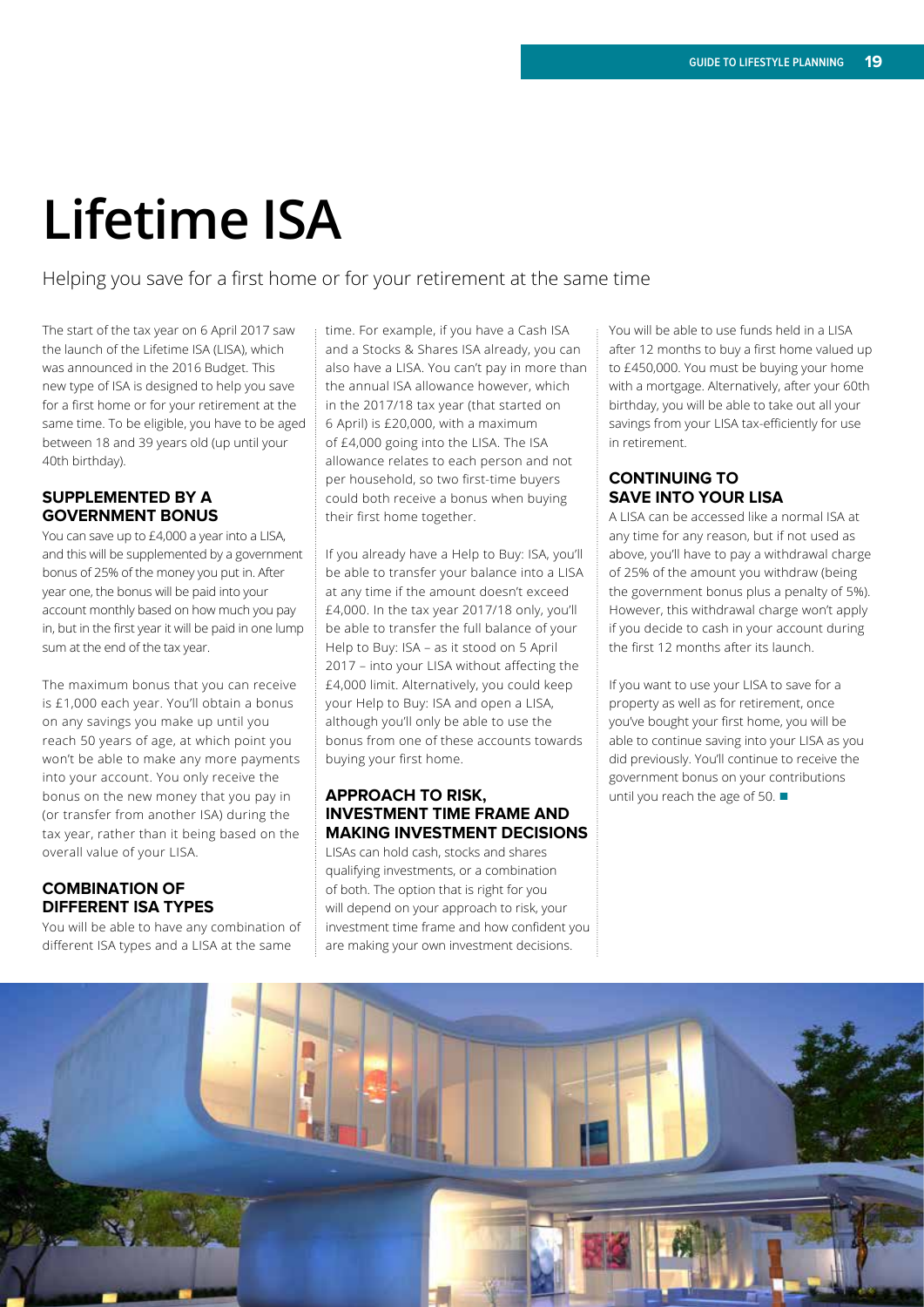

### **Investment bonds**

Life insurance policies where you invest a lump sum in a variety of available funds

Investment bonds are life insurance policies where you invest a lump sum in a variety of available funds. Some investment bonds run for a fixed term, others have no set investment term. When you cash investment bonds in, how much you get back depends on how well – or how badly – the investment has done.

You invest a lump sum – the minimum is usually between £5,000 and £10,000. Most investment bonds are whole of life. There is no minimum term usually, although surrender penalties may apply in the early years.

#### **TERMS AND CONDITIONS**

Usually, you have a choice of funds to invest the money into. At surrender or on death (or if not a whole of life bond at the end of the term), a lump sum will be paid out. The amount depends on the bond's terms and conditions and may depend on investment performance.

Some investment bonds may guarantee your capital or your returns. These guarantees usually involve a counterparty. If so, they carry the risk of counterparty failure. You have a choice of two types of

funds: with-profits or unit-linked. Both have the same tax rules where tax is paid on both growth and income accrued in the fund by the insurer.

#### **VARIETY OF INVESTMENT FUNDS**

Some investments offer a guarantee that you won't get back less than you originally invested. By choosing a bond that allows you to invest in a variety of investment funds and switch funds easily, you may weather the ups and downs of the market better. Because there's an element of life assurance, your investment bond policy may pay out slightly more than the value of the fund if you die during its term.

All gains and income earned within an investment bond are taxed at 20% and paid directly out of the investment bond. Withdrawals of up to 5% a year are allowed for up to 20 years without incurring an additional tax charge. If you don't use your 5% allowance in a given year, the allowance is carried over to the following year – for example, if you make no withdrawals in year one, you could draw up to 10% the following year without incurring a tax liability.

#### **MINIMISE AN INCOME TAX BILL**

If you're a higher-rate or additional-rate taxpayer, paying 40% or 45% tax on income in the current tax year, an investment bond can minimise your Income Tax bill. However, your tax bill does not disappear entirely. Instead, the tax is deferred, and any additional tax due will be payable at the time you cash in the bond or when it matures. All capital gains are treated as income at this point. Although tax at 20% has already been deducted, you may have an additional Income Tax bill if your gains push your income over the higher or additional-rate tax threshold in the year they mature.

You may be able to avoid this by using a method known as 'top slicing'. Top slicing works by dividing your profit over the lifetime of your bond (including withdrawals) by the number of years the bond has been held. When added to your other income for the tax year, if the resulting figure is below the higher-rate tax threshold, there is no extra tax to pay. However, if the top-sliced profits still push you over the higher-rate tax threshold for the year, then additional tax must be paid on the entire gain.  $\blacksquare$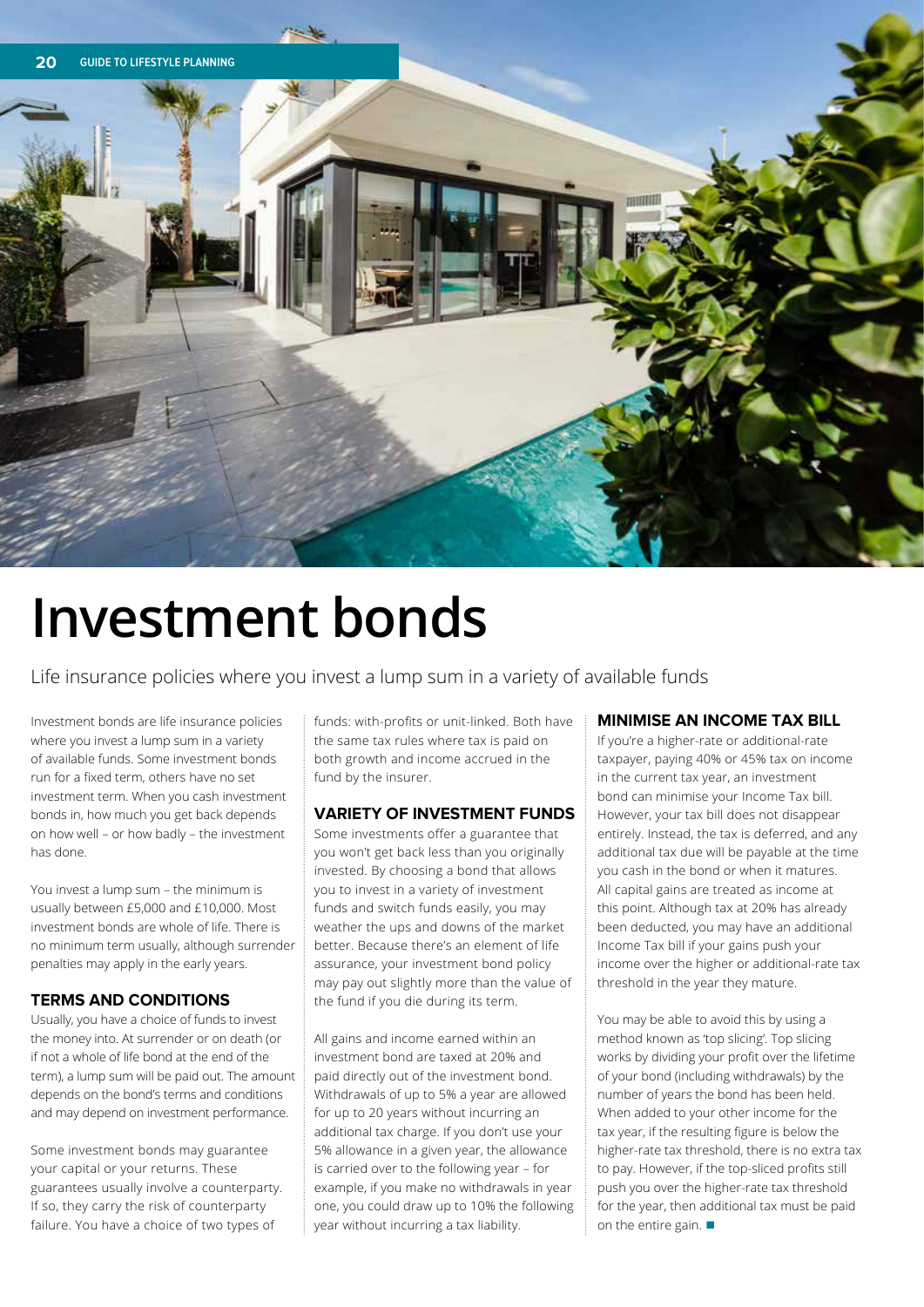## **Different investments options**

Assessing which approach is best for your needs

There are many different ways to access investment funds, for example, through products such as an Individual Savings Account (ISA) or your workplace pension. It's

important to remember that the price and value of investments and income derived from them can go down as well as up, and you may not get back the amount originally invested. You should obtain professional financial advice before making any investment decisions.  $\blacksquare$ 

| <b>Direct investments</b>                                  | <b>Overview</b>                                                                                                                                                                                                                                                                                                                                                                                             |
|------------------------------------------------------------|-------------------------------------------------------------------------------------------------------------------------------------------------------------------------------------------------------------------------------------------------------------------------------------------------------------------------------------------------------------------------------------------------------------|
| Shares                                                     | Shares offer you a way of owning a direct stake in a company - also known as 'equities'.<br>Their value rises and falls in line with a number of factors which might include the company's<br>performance or outlook, investor sentiment, and general market conditions.                                                                                                                                    |
| Investment funds (indirect)                                | <b>Overview</b>                                                                                                                                                                                                                                                                                                                                                                                             |
| Unit trusts and Open-Ended<br>Investment Companies (OEICs) | Funds managed by a professional investment manager. There are lots of different strategies and<br>risk levels to choose from, and they can invest in one or more different asset classes.                                                                                                                                                                                                                   |
| Investment trusts                                          | Investment trusts are companies quoted on the stock exchange whose business is managing an<br>investment fund, investing in shares and/or other types of investment. You invest in the fund by<br>buying and selling shares in the investment trust either directly or through the products listed in<br>the next table. Once again, there are lots of different strategies and risk levels to choose from. |
| Insurance company funds                                    | Investment funds run by life insurance companies. When you invest through an insurance or<br>pension product, you often choose how your money is invested. The choice might be from the<br>insurance company's own funds or investment funds, such as unit trusts, run by other managers.                                                                                                                   |
| Tracker funds                                              | Some investment funds adopt a 'tracker' strategy. The value of the fund increases or decreases<br>in line with a stock market index (a measure of how well the stock market is doing). Tracker<br>funds often have lower charges than other types of fund.                                                                                                                                                  |
| <b>REITs</b>                                               | These are a special type of investment trust that invests in property. Similar OEICs are called<br>'Property Authorised Investment Funds' (PAIFs).                                                                                                                                                                                                                                                          |
| Investment products (indirect)                             | <b>Overview</b>                                                                                                                                                                                                                                                                                                                                                                                             |
| Stocks & Shares ISAs                                       | A tax-efficient way of investing in shares or investment funds, up to an annual limit. Many unit<br>trusts and OEICs come pre-packaged as ISAs. Alternatively, you can choose for yourself which<br>investments and funds to put in your ISA.                                                                                                                                                               |
| Workplace pension                                          | A way of investing for the future, with a contribution from your employer and tax relief from the<br>Government. Your money is invested in pooled funds.                                                                                                                                                                                                                                                    |
| Personal pension                                           | A way of investing for the future, with tax relief from the Government. You can use it instead of<br>or as well as a workplace pension. Your money is invested in pooled funds.                                                                                                                                                                                                                             |
| Investment bonds                                           | A life insurance contract that is also an investment vehicle. You invest for a set term or until you die.                                                                                                                                                                                                                                                                                                   |
| Endowment policies                                         | A life insurance policy that is also an investment vehicle. It aims to give you a lump sum at the<br>end of a fixed term. Often, you choose which investment funds to have in your policy.                                                                                                                                                                                                                  |
| Whole-of-life policies                                     | A way of investing a regular amount or a lump sum as life insurance. It pays out on death, and is<br>often used for estate planning. Often, you choose which investment funds to have in your policy.                                                                                                                                                                                                       |